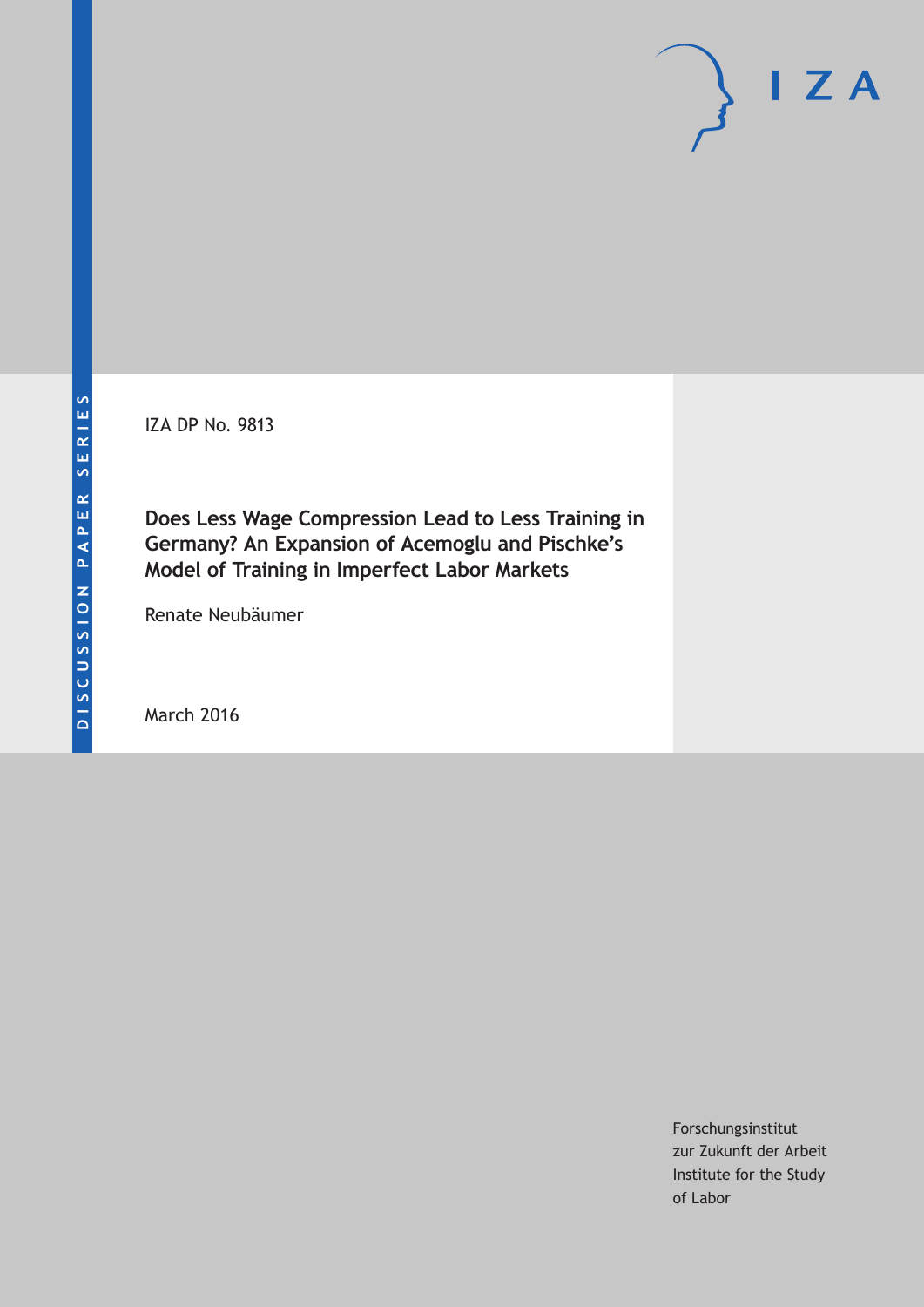# **Does Less Wage Compression Lead to Less Training in Germany? An Expansion of Acemoglu and Pischke's Model of Training in Imperfect Labor Markets**

**Renate Neubäumer** 

*University Koblenz-Landau, IAB and IZA* 

Discussion Paper No. 9813 March 2016

IZA

P.O. Box 7240 53072 Bonn Germany

Phone: +49-228-3894-0 Fax: +49-228-3894-180 E-mail: iza@iza.org

Any opinions expressed here are those of the author(s) and not those of IZA. Research published in this series may include views on policy, but the institute itself takes no institutional policy positions. The IZA research network is committed to the IZA Guiding Principles of Research Integrity.

The Institute for the Study of Labor (IZA) in Bonn is a local and virtual international research center and a place of communication between science, politics and business. IZA is an independent nonprofit organization supported by Deutsche Post Foundation. The center is associated with the University of Bonn and offers a stimulating research environment through its international network, workshops and conferences, data service, project support, research visits and doctoral program. IZA engages in (i) original and internationally competitive research in all fields of labor economics, (ii) development of policy concepts, and (iii) dissemination of research results and concepts to the interested public.

IZA Discussion Papers often represent preliminary work and are circulated to encourage discussion. Citation of such a paper should account for its provisional character. A revised version may be available directly from the author.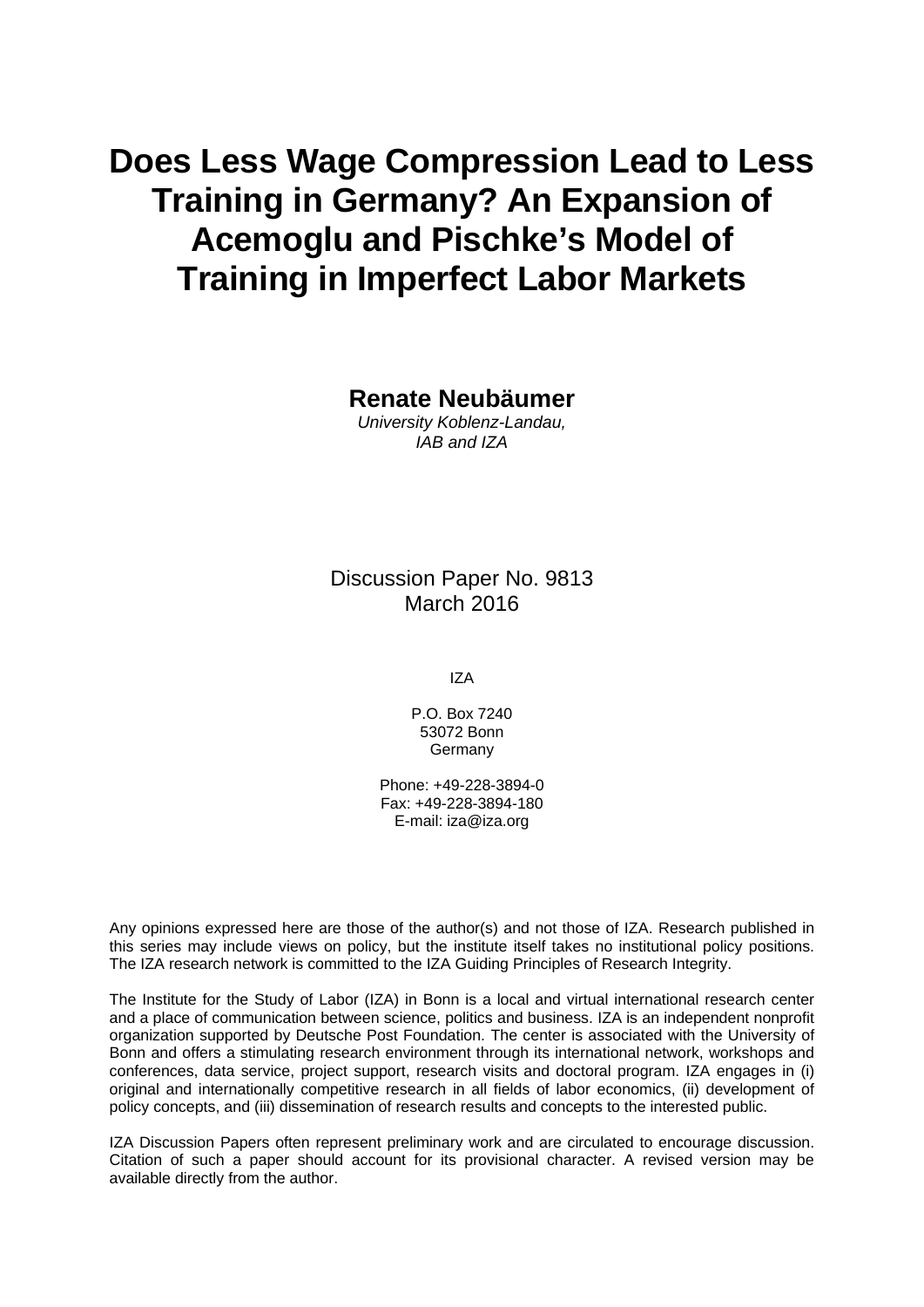IZA Discussion Paper No. 9813 March 2016

## **ABSTRACT**

## **Does Less Wage Compression Lead to Less Training in Germany? An Expansion of Acemoglu and Pischke's Model of Training in Imperfect Labor Markets\***

We expand Acemoglu and Pischke's seminal model of training in imperfect labor markets by including the system of collective wage bargaining and the components of firms' training costs. Thus we can adapt their model to institutional changes that occurred since the 1990s. The model and the empirical developments we present show that firms compensate lower returns of apprenticeship training by changing training procedures towards more training at the work place and thus by decreasing net training costs. Therefore, more decentralized wage bargaining does not result in a reduction of firms' supply of training positions.

JEL Classification: J24, J31, J52, I21

Keywords: apprenticeship training, training in imperfect labor markets, wage compression

Corresponding author:

 $\overline{a}$ 

Renate Neubäumer Department of Economics Institute of Social Sciences University of Koblenz-Landau August-Croissant-Straße 5 76829 Landau **Germany** E-mail: neub@uni-landau.de

<sup>\*</sup> I am grateful to Jörn-Steffen Pischke for an intensive and very fruitful discussion on the expansion of his model of training in imperfect labor markets and the German system of apprenticeship training. Furthermore, I thank David Card, Michael Reich and the participants of the Labor Seminar and the IRLE Lunch at UC Berkley for helpful comments and inspiring discussions.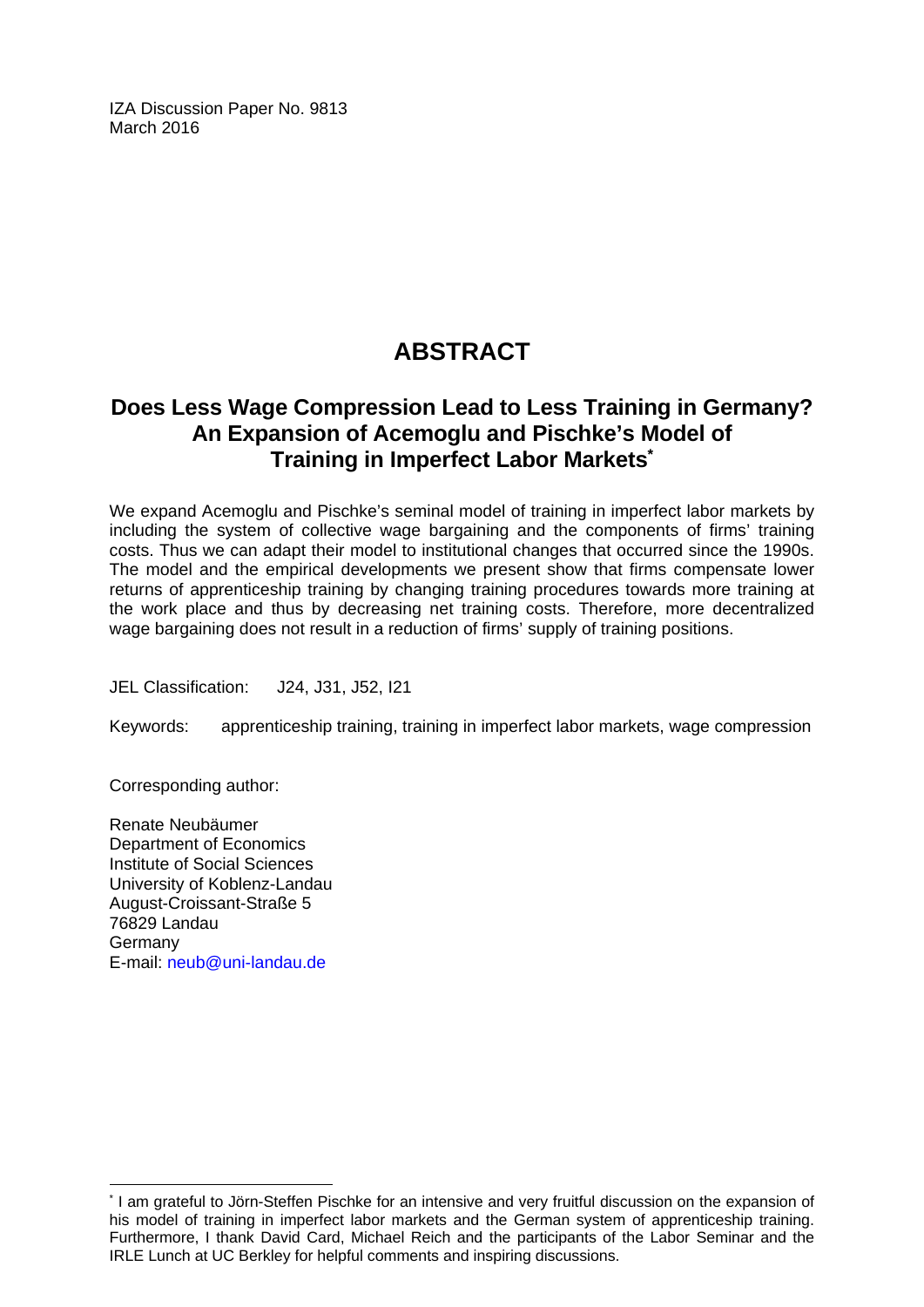Does Less Wage Compression Lead to Less Training in Germany? – An Expansion of Acemoglu and Pischke's Model of Training in Imperfect Labor Markets

## *Renate Neubäumer*

## **1. Introduction**

The German dual system of vocational education and training was successful in the past. It created high skill levels for non-college bound youths and led to relatively low youth unemployment, because it facilitated an orderly school-to-work transition (Freeman and Schettkat, 2001; Neubäumer, 1999; Ryan, 2001).

Before this background, Acemoglu and Pischke (1998, 1999) developed a model of training in imperfect labor markets. It was able to explain why, in the 1990s, the United States had a high wage-high mobility-low training equilibrium and, in contrast, Germany had a low wage-low mobility-high training equilibrium: The German institutional framework of labor markets, particularly the industry-wide system of collective bargaining, resulted in high wage compression. Therefore, German firms gained high returns from apprenticeship training and accepted high training costs.

Since then, however, the system of collective wage bargaining has changed. As a result, wage compression and the returns of apprenticeship training decreased. On the other hand, firms' investments in apprenticeship training slumped from about  $\epsilon$ 10.7 billion in 2000 to about  $\epsilon$ 6.4 billion in 2007. Do these developments mean that the successful German training system is at risk?

In order to answer this question, we contribute to the literature by continuing and enhancing Acemoglu and Pischke's model. First, we include collective bargaining, which increases the wages of unskilled workers more than those of skilled workers and thus leads to higher wage compression. Because of this, our model can explain how changes in the system of collective bargaining influence the returns of apprenticeship training and thus firms' ability and willingness to bear high training costs. Second, we model how the different components of training costs influence the parameters of the training equilibrium. In this way, our model enables us to draw conclusions about the impact that changes of the different cost components have on the training equilibrium.

In addition, we present empirical evidence demonstrating the usefulness and necessity of an expansion of Acemoglu and Pischke's model of training in imperfect labor markets. First, we show in what way the system of collective wage bargaining has changed and give a short overview on the development of wage inequality. Second, we show how the different components of firms' (net) training costs have changed. In addition, we present empirical evidence demonstrating the usefulness and necessity of an expansion of Acemoglu and Pischke's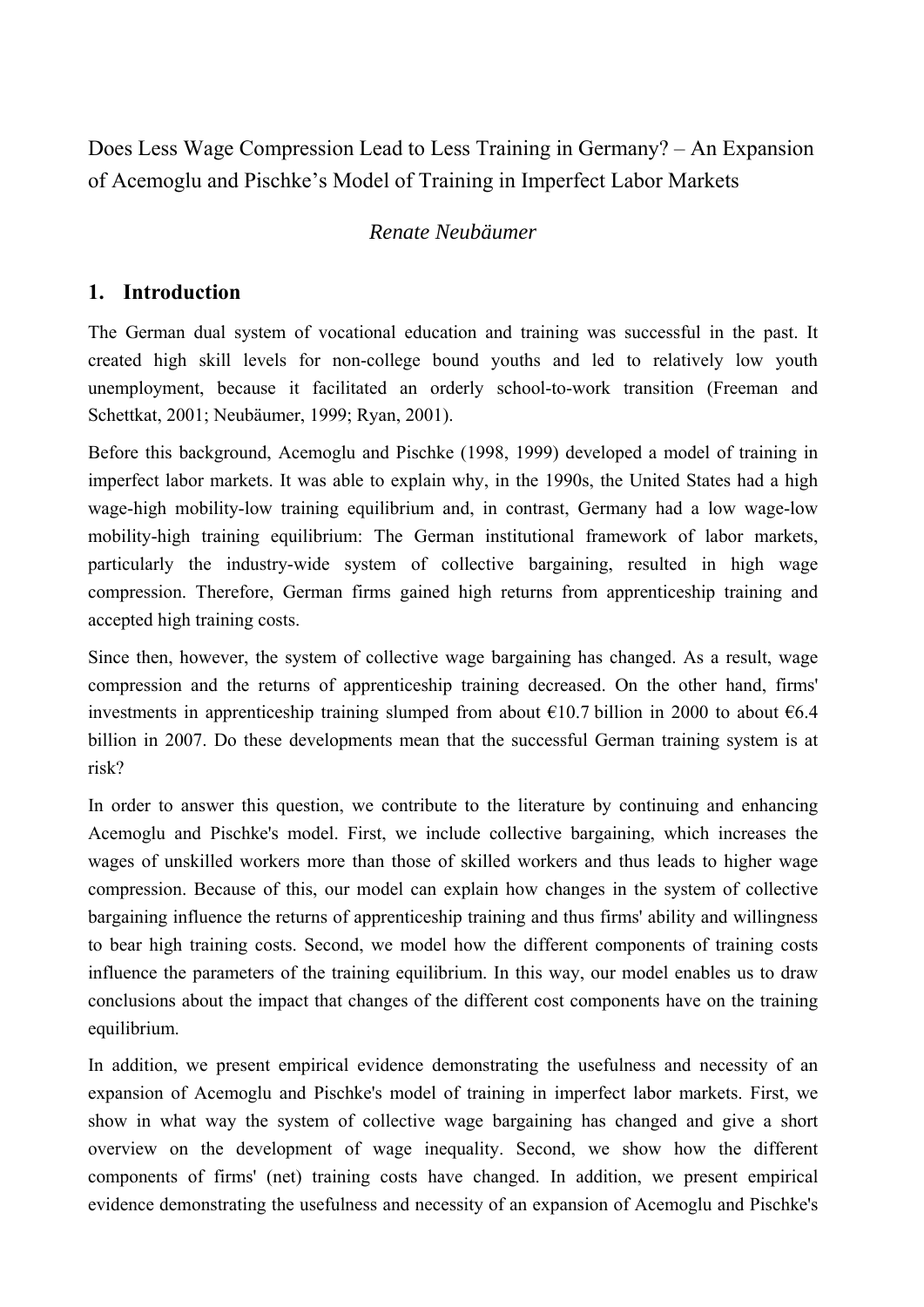model of training in imperfect labor markets. First, we show in what way the system of collective wage bargaining has changed and give a short overview on the development of wage inequality. Second, we show how the different components of firms' (net) training costs have changed.

Third, we present evidence as to how the supply and demand for apprenticeships have developed and especially how the number of training positions and thus the training equilibrium have changed.

Finally, we conclude and give an outlook to further research.

## **2. Theoretical background**

 $\overline{a}$ 

### *2.1. Acemoglu and Pischke's model and its background*

Acemoglu and Pischke's model of training in imperfect labor markets builds on Becker's human capital approach that has shaped and still shapes thinking on training. Becker (1964) concluded that there is no firm-sponsored general training in perfect labor markets.

However, Swiss and especially German firms incur significant costs when investing in vocational training, though this training often entails important transferable skills. Therefore, German and Swiss researchers have developed several investment-oriented models of vocational training, starting as early as the 1980s (e.g., Franz, 1982; Neubäumer, 1993, 1999). Furthermore, other models explain why firms pay for (general) further training (e.g., Katz and Ziderman, 1990; Franz and Soskice, 1995; Leuven, 2005).

In conclusion, Acemoglu and Pischke (1998, 1999) merged most of these investment-oriented models into a single approach and coined the term wage compression which refers to the fact that a firm's rent from skilled workers is higher than from unskilled workers. We use their analytic model (Acemoglu and Pischke, 1999, pp. F133) as a basis for our research.

A firm only trains if the costs of training in period 0, C, are not higher than its returns from training in period  $1<sup>1</sup>$ . These returns depend on the wage of skilled workers, w, their productivity,  $\alpha$ , and the probability that a skilled worker stays in the training firm, P.

$$
C \le P \cdot (\alpha - w) \tag{1}
$$

Therefore, firm-sponsored general training only takes place in imperfect labor markets, in which the productivity of a skilled worker is higher than his wage, and firms gain rents from training. The productivity of a skilled worker depends on his ability, η, which only takes two values:  $\eta = 0$  with probability p, and  $\eta = 1$  with probability (1-p). A worker with a lower ability

<sup>&</sup>lt;sup>1</sup> Acemoglu and Pischke further assume that there is no discounting, that all parties are risk-neutral, and that training, τ, takes only two values  $\tau \in \{0,1\}$ .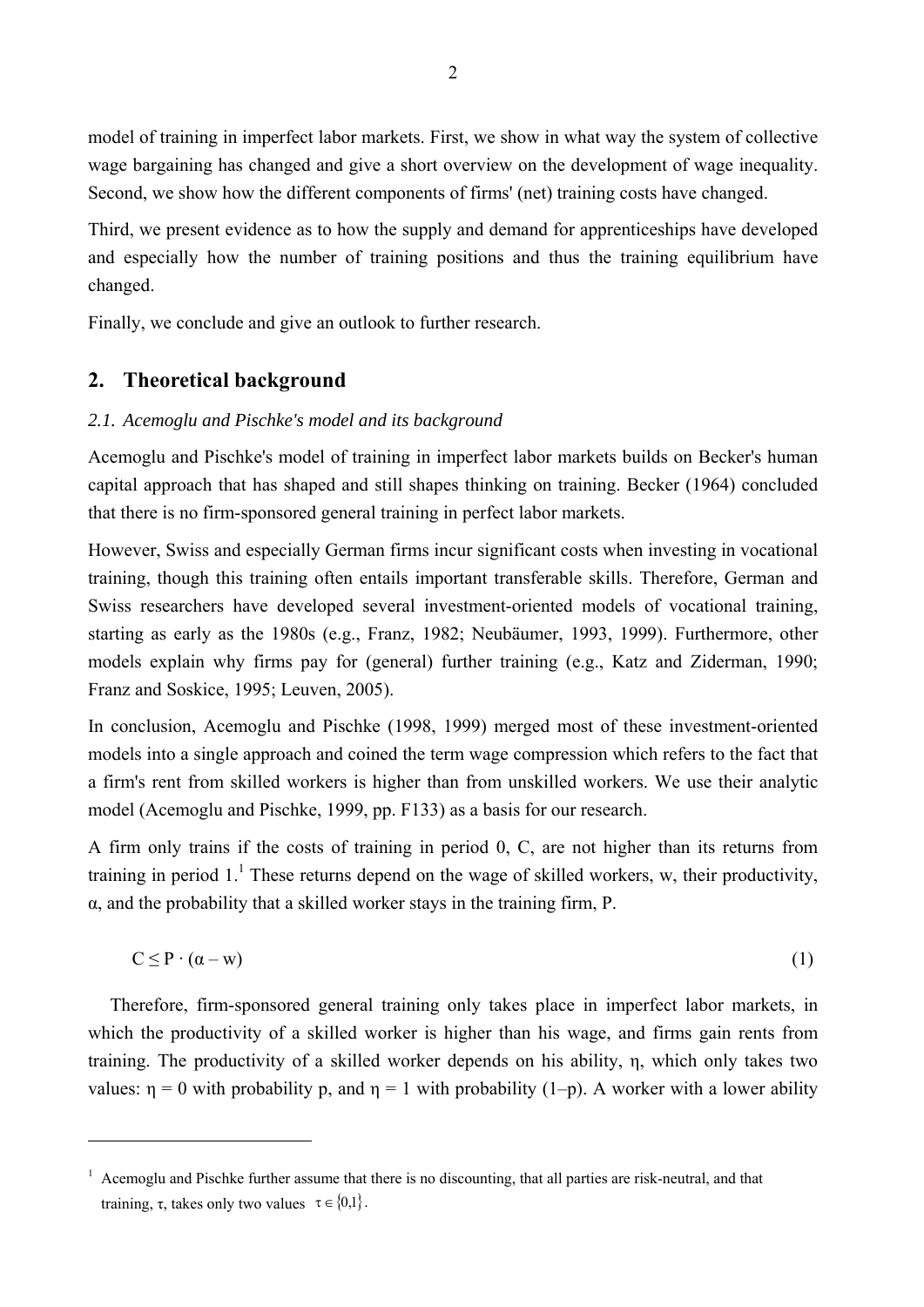has a lower productivity  $\alpha(\eta = 0) = 1$ , whereas a high-ability worker's productivity amounts to  $\alpha(n = 1) = \alpha > 1$ .

Training firms and non-training firms have asymmetric information. An internal employer discovers the ability of a worker at the end of period 0, whereas an external employer does not get this information.

Training firms only retain high-ability workers, whereas the other skilled workers are laid off. Training firms pay their skilled workers a wage,  $w < \alpha(\eta = 1)$ , and thereby realize a rent,  $r_{ai} = (\alpha(\eta = 1) - w)$ . However, workers, who get an offer from their internal employer, quit (with probability q) if they get a higher wage offer from an external employer. Thus only  $(1-p) \cdot (1-q)$ skilled workers stay with their training firm.

External employers usually offer skilled workers an outside wage  $v_0 < w$ . The reason behind this is that they do not know the workers' ability that is they do not know whether the workers have quit voluntarily or have been laid off. As there is perfect competition in external labor markets, external firms do not gain a rent by employing skilled workers. They are wage-takers of  $v_0$ , which equals the expected value of a skilled worker's productivity:

$$
\mathbf{v}_0 = \mathbf{E}(\alpha(\eta = 0, 1)) = \frac{\mathbf{p} \cdot \alpha(\eta = 0) + (1 - \mathbf{p}) \cdot \mathbf{q} \cdot \alpha(\eta = 1)}{\mathbf{p} + (1 - \mathbf{p}) \cdot \mathbf{q}} = \frac{\mathbf{p} \cdot 1 + (1 - \mathbf{p}) \cdot \mathbf{q} \cdot \alpha}{\mathbf{p} + (1 - \mathbf{p}) \cdot \mathbf{q}} \tag{2}
$$

Young workers learn about their comparative advantage in period 1. This is captured by a matchspecific shock, θ, meaning that a young worker's productivity increases for a number of external employers for which they are better suited. The distribution of  $\theta$  is uniform over [0, 1], and  $\theta$  is publicly observed. As a result, an external employer offers a skilled worker with a higher productivity a wage, v,

$$
v = v_0 + \theta \tag{3}
$$

A high-ability worker does not quit his training firm if  $w > v = (v_0 + \theta)$ , i.e. if  $(w - v_0) > \theta$ . Therefore, the probability for quitting the training firm, q, is given by

$$
q = 1 - (w - v_0) \quad \text{with } (w - v_0) \in [0, 1]. \tag{4}
$$

For  $(w - v_0) = 1$ ,  $q = 0$  applies, that is no skilled worker quits his training firm, as he would not get a higher wage in an outside firm.

For  $(w - v_0) = 0$ ,  $q = 1$  applies, that is all (general) skilled workers quit their training firms. (This is Becker's case, where asymmetric information does not prevent perfect competition.)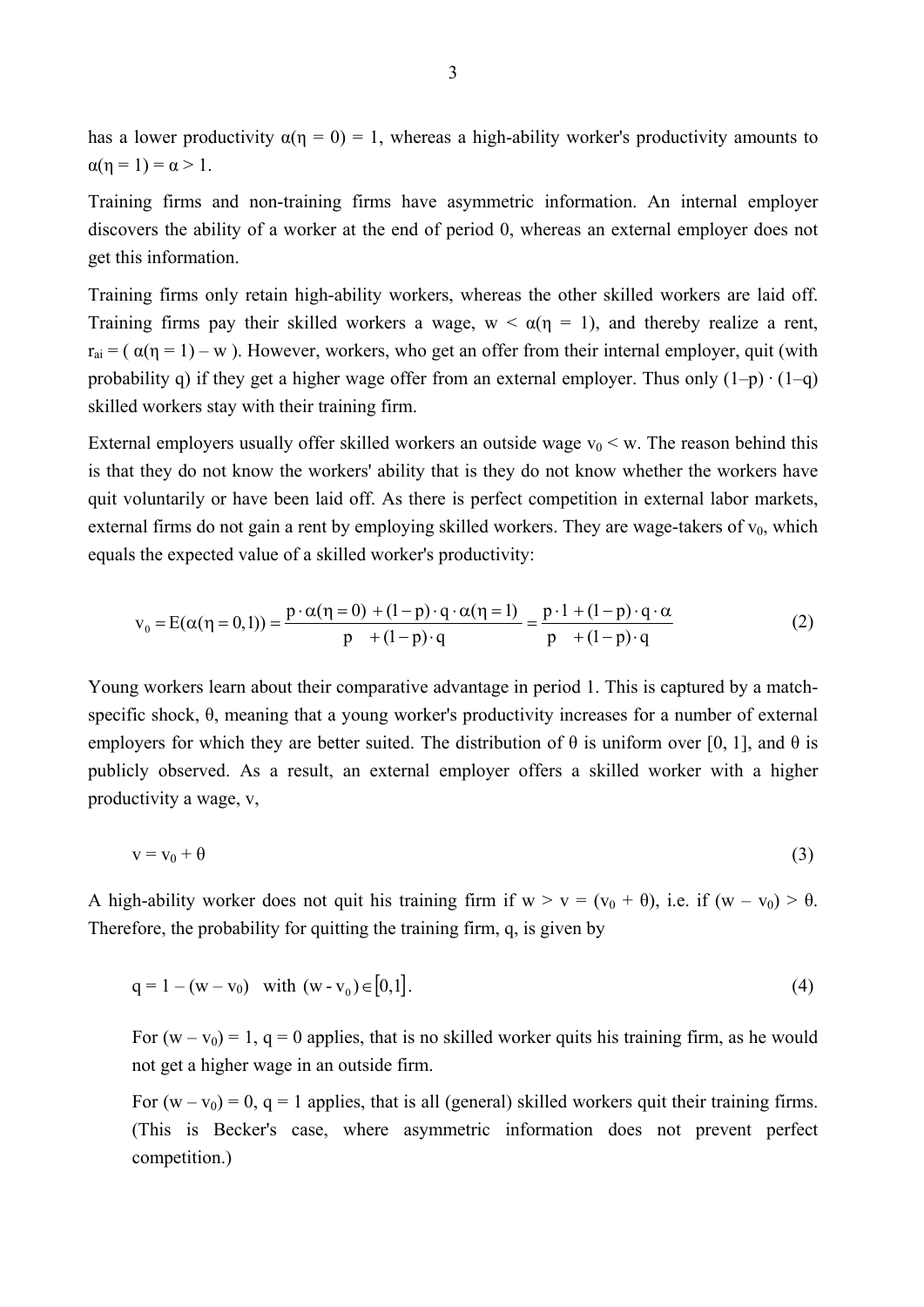Thus the profit (or loss) of a training firm,  $\pi$ , amounts to

$$
\pi = (1 - p)(w - v_0)(\alpha - w) - C \tag{5}
$$

 $((1 - p))$  is the share of high-ability workers,  $(w - v_0)$  is the probability that these workers do not quit,  $(α - w)$  is their future rent, and C are the training costs.)

The optimal, profit-maximizing wage offer of a training firm,  $w_{opt}$ , equals

$$
w_{opt} = \frac{\alpha}{2} + \frac{v_0}{2} \tag{6}
$$

We enter equation (6) and  $q = (1 - w + v_0)$  in equation (2):

$$
v_0 = \frac{p + (1-p)(1 - \frac{\alpha}{2} + \frac{v_0}{2}) \cdot \alpha}{p + (1-p)(1 - \frac{\alpha}{2} + \frac{v_0}{2})}
$$
(7)

As a result, the common component of the outside wage,  $v_0$ , is only determined by the share of high-ability workers, (1-p), and the productivity of skilled workers with high ability,  $\alpha$ .  $v_0$  is an endogenous variable; external firms cannot decide about their wage for skilled workers.

The same applies for training firms. Their wages for skilled workers are a function of  $v_0$  and thus depend on  $(1-p)$  and  $\alpha$ , only:

$$
w = \frac{p + (1-p)(1 - \alpha + w) \cdot \alpha}{2p + 2(1-p)(1 - \alpha + w)} + \frac{\alpha}{2}
$$
\n(8)

Nevertheless, training firms gain a rent from their skilled workers due to asymmetric information, rai; therefore, they sponsor general training. This is the main result of Acemoglu and Pischke's model. Furthermore, they emphasize the importance of the institutional framework for the German apprenticeship system to work: Radical changes in labor market institutions may have unforeseen, counterproductive consequences (for the German training system) (Acemoglu and Pischke, 1999, p. F136).

#### *2.2 An enhanced model for apprentice' training in Germany*

The system of collective bargaining is a central institution of the German labor market that has changed enormously since the 1990s, when Acemoglu and Pischke developed their model. Therefore, we describe this system and incorporate its impacts on wage compression and thus on wages of skilled workers into their model.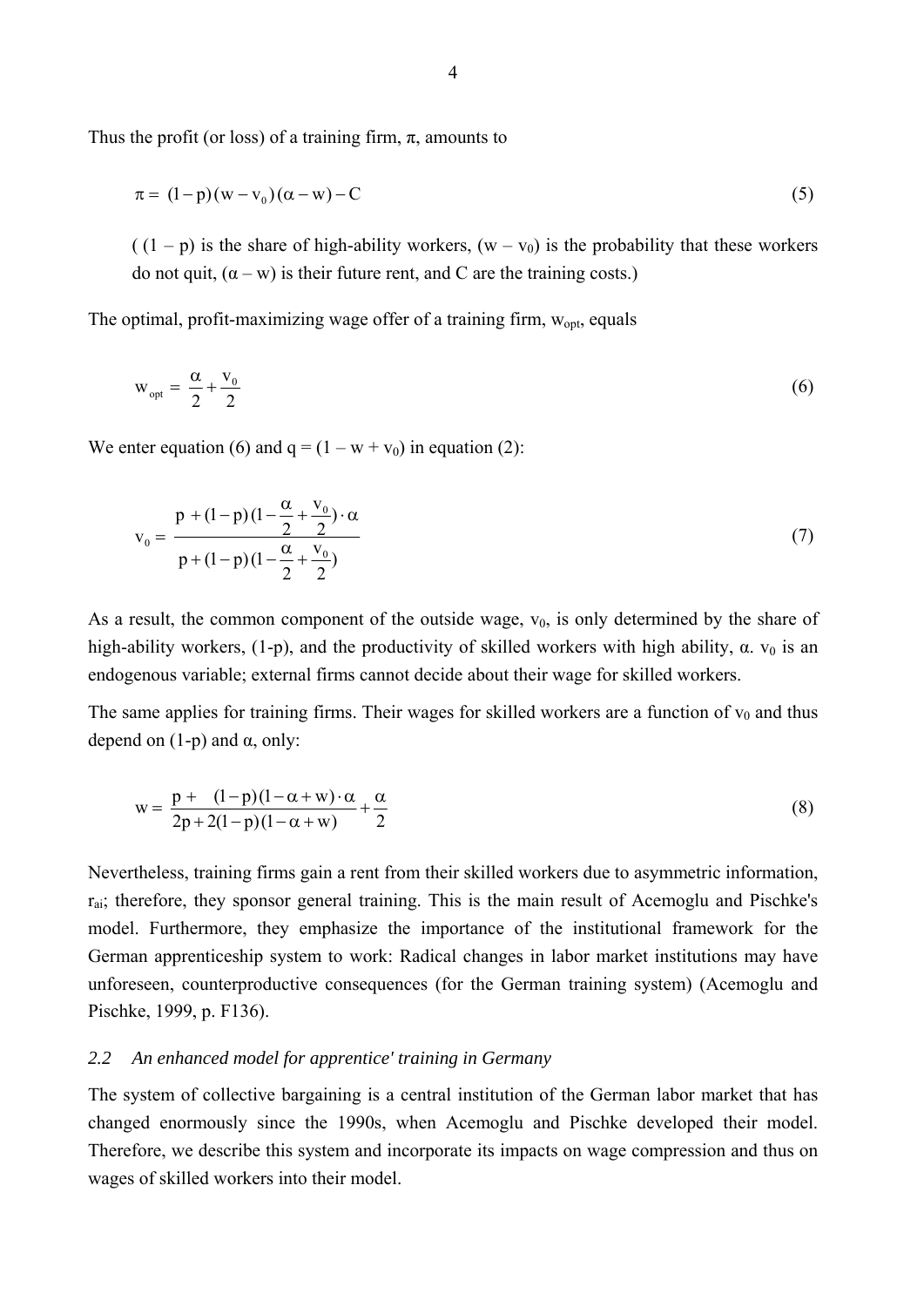#### *2.2.1 Incorporating the system of collective wage bargaining*

One pillar of the German system of collective bargaining is the constitutionally protected principle of bargaining autonomy. It gives trade unions and employers' associations the right to regulate wages and working conditions without state interference. (In addition, firms have the right not to conclude collective agreements and to make an individual contract with their employees instead.) Collective agreements are legally binding, provided that a firm is a member of the industry-specific employers' association, and the employee is a member of the industryspecific trade union. However, member firms generally apply collective contracts to their nonmember labor force as well (otherwise, these workers would feel compelled to join a trade union).

These collectively agreed wages are minimum terms. Firms bound by collective agreements cannot undercut but only improve upon these wages (principle of benignity). Exceptions are only possible if there is an opening clause in the central contract that allows firm-level negotiations, for example in case a firm incurs a high loss (e.g., Garloff and Guertzgen, 2012).

In contrast to firm-level collective bargaining in the United States, wages in Germany are mainly negotiated in a more centralized fashion at industry level between a single union and an employers' association, leading to industry-wide collective agreements for specific regions (or for the whole of Germany). Many German employers prefer multi-company bargaining, because it helps to keep the workplace separate from trade union activities. Thus distribution conflicts remain outside the firm, which contributes to cooperative labor relations. Separate agreements between specific companies and trade unions are rare. As a whole, the German system of wage bargaining is characterized as medium centralized.

In the literature, there is no doubt that the degree of centralization of a country's collective bargaining system influences wage levels and particularly wage inequality (Calmfors and Driffill, 1988; Calmfors, 1993; Schettkat, 2003). Perfectly decentralized wage bargaining systems (like in the United States) lead to high wage differentials, whereas coordinated collective bargaining (like in Germany) dampens wage inequality, especially by reducing wage differentials between lowpaid and higher-paid workers (Rowthorn, 1992; Freeman and Schettkat, 2001). For example, German trade unions often negotiate a basic amount for all workers and/or higher percentage wage increases for lower wage groups.

Against this institutional background, we assume that German firms have some monopsony power and obtain rents by employing skilled and unskilled workers. Collective bargaining on the industry level reduces these rents and hence leads to higher wages. The benefit of this is greater for unskilled workers, whose wages increase more than those of skilled workers. As a result, wage compression is higher in the case of collective bargaining. German training firms, therefore, gain an additional rent  $r_{wc}$  from skilled workers who earn lower wages (in relation to unskilled workers):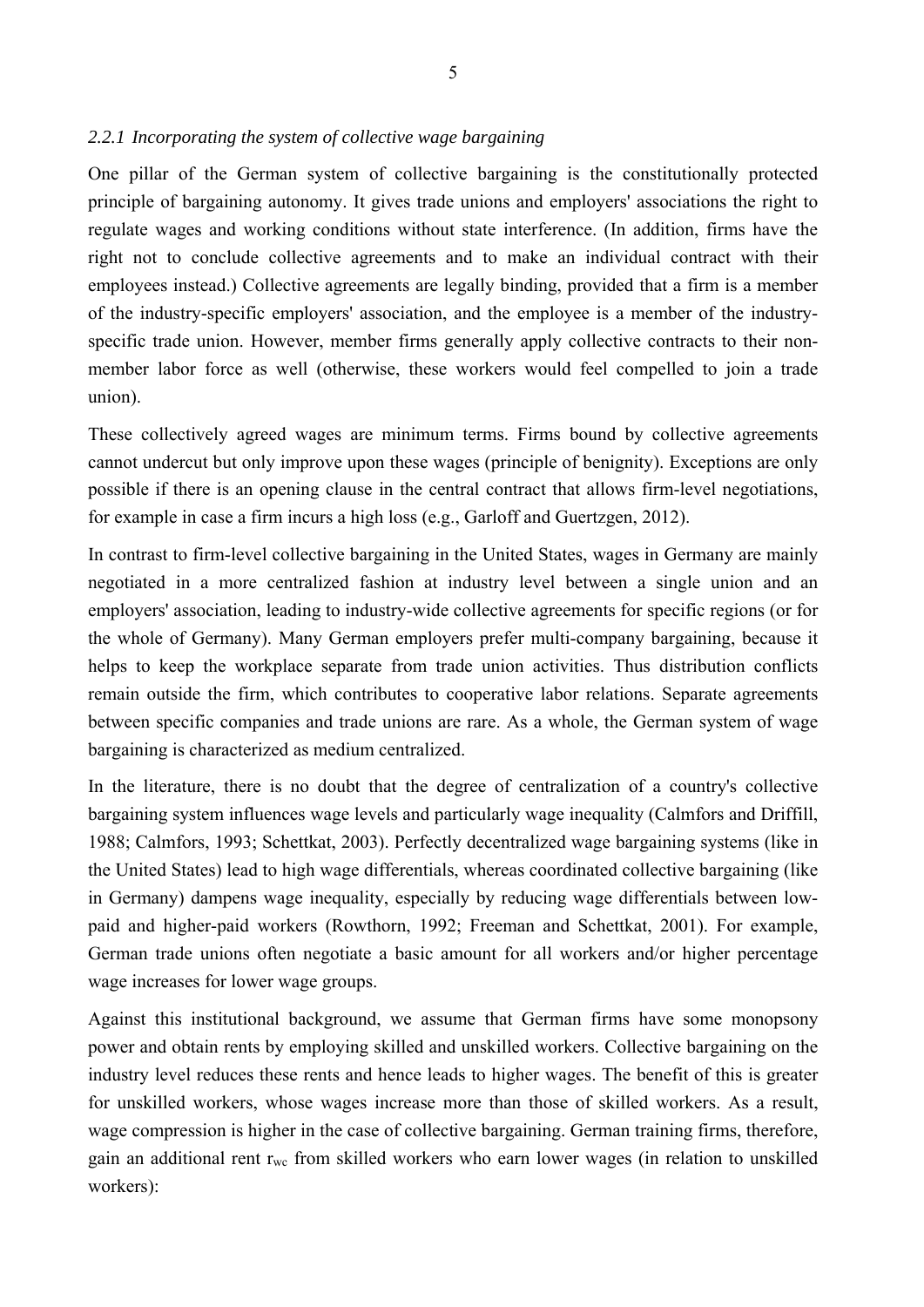$$
w_{cb} = w - r_{wc} \quad \text{and} \quad v_{0cb} = v_0 - 2r_{wc} \tag{9a and 9b}
$$

Furthermore, wage compression reduces the wage of skilled workers on the external labor market,  $v_{0cb}$ , more than the wage in the training firm,  $w_{cb}$ , and hence leads to a higher retention rate of graduates:

$$
w_{cb} - v_{0cb} = w - v_0 + r_{wc}
$$
 (10)

Both effects lead to higher profits from training,  $\pi$ , which increase with a rising rent:

$$
\pi = (1-p)(w - v_0 + r_{wc})(\alpha - w + r_{wc}) - C
$$
\n(11)

$$
\frac{d\pi}{dr_{\text{wc}}} = (1 - p) \cdot (w - v_0 + r_{\text{wc}}) + (1 - p) \cdot (\alpha - w + r_{\text{wc}})
$$
\n(12)

#### *2.2.2 Implications of a lower wage compression for training costs*

Conversely, a change in collective bargaining that reduces wage compression and thus the additional rent from skilled workers, leads to lower profits due to higher wages of skilled workers and lower retention rates. (In practice, the crucial factor is a relatively higher wage of skilled workers – as a result of a wage raise for skilled workers or a wage reduction for unskilled workers.)

Graph 1 demonstrates that lower rents from skilled workers,  $r_{wc}$ , force some firms to stop training. In the case of training costs of 0.2 and a productivity of 3 (dotted line) and a r<sub>wc</sub> of 1,  $\pi$ amounts to 0.32. If  $r_{wc}$  falls to 0.6,  $\pi$  decreases to 0.10, and if  $r_{wc}$  falls to 0.2,  $\pi$  becomes -0.06, that is the firm makes a training loss.

## **Graph 1: Profits from Training as a Function of the Rent through Wage Compression due to Collective Bargaining (Simulation)**

Consequently, our model implies that more decentralized collective bargaining and (relatively) higher wages for skilled workers make apprenticeship training less profitable for firms. Therefore, the low wages-low mobility-high training equilibrium in Germany might be at risk.

However, firms can reduce their training costs. For this reason, we additionally analyze how changes of the different cost components affect the training equilibrium.

#### *2.2.3 Modelling training costs in the German apprenticeship system*

To achieve this, we first have to describe the training system and its institutional background. An apprenticeship usually lasts three years and combines an occupation-specific theoretical education in vocational schools with practical on-the-job training in firms, supervised by senior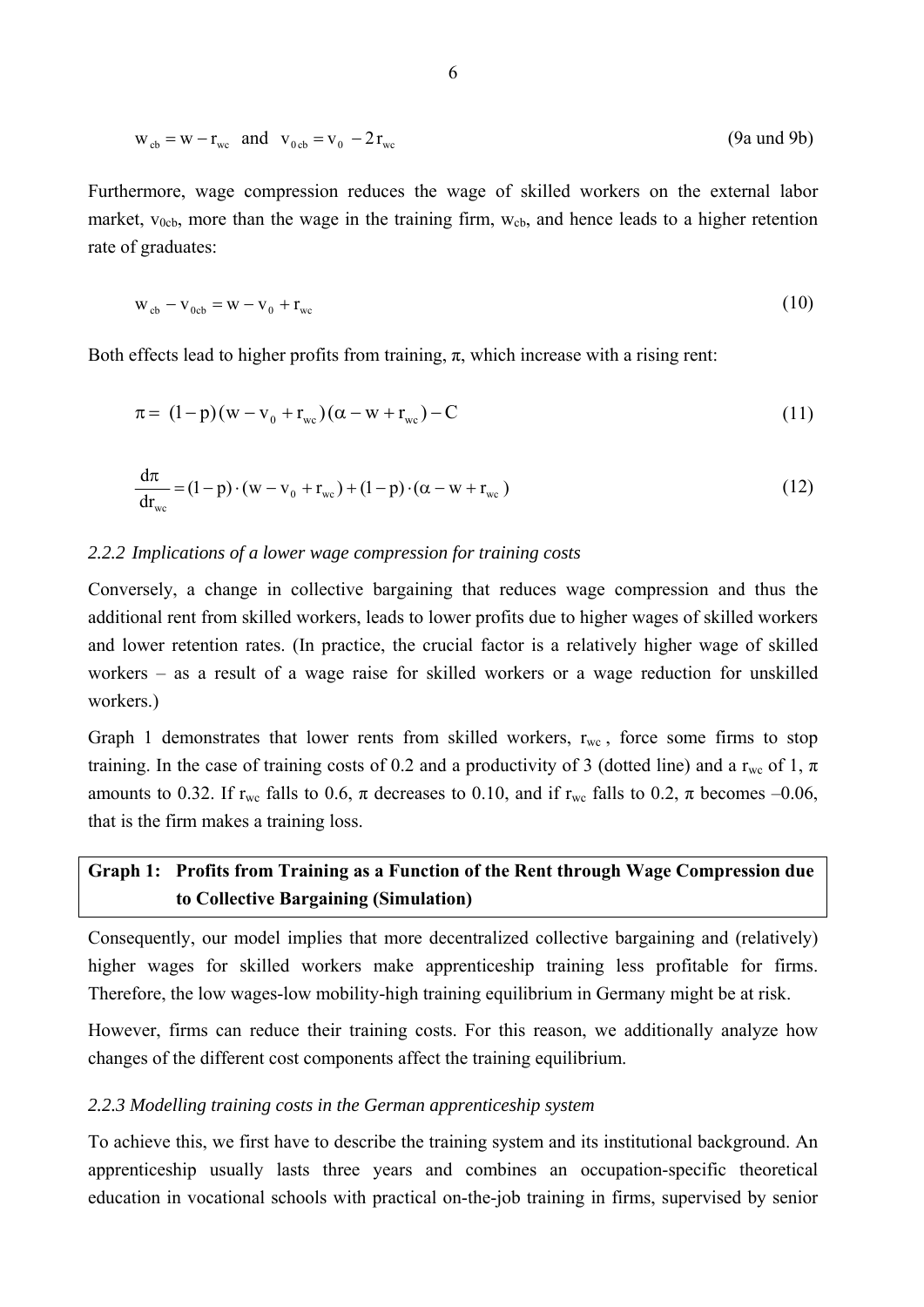colleagues or full time trainers. Its basis is a training contract that obliges the apprentice to work for the firm and to attend vocational school, and obliges the firm to train the apprentice according to the occupation-specific curriculum and to pay him/her an apprentice's wage. Additionally, many firms impart theoretical competence and practical skills through internal courses or in their own training centers in order to improve the productivity of their future workers. Apprentices have to pass an external final exam<sup>2</sup> and graduate with a certificate recognized throughout Germany, attesting that the apprentice has obtained a vocational qualification.

For young people, even those with good grades, an apprenticeship is an attractive alternative to a tertiary education: They earn an apprentice's wage during training, and they finish their occupational qualification at a younger age.<sup>3</sup> Furthermore, many apprenticeships provide entry to attractive occupations, such as industrial mechanic, medical assistant or skilled bank clerk. As a consequence, about 60 percent of all young people in Germany chose an apprenticeship in the past.

Second, we take a closer look at training costs.<sup>4</sup> Firms' net costs of training, C, result from apprentices' wages,  $w_a$ , firms' direct training costs,  $c_d$ , and the productivity of apprentices,  $\alpha_a$ .

$$
C = (w_a + c_d) - \alpha_a \tag{13}
$$

Therefore, firms can reduce C by paying their apprentices lower wages, by reducing  $c<sub>d</sub>$ , i.e. the costs for training personnel and the expenditures for material and equipment, and by increasing apprentices' productivity during training. However, this will affect the firms' future returns of training, which depend on the probability that the graduated apprentices remain in the training firms and on their future productivity,  $\alpha$ .

**wa** is an incentive to join the apprenticeship system, particularly for high-ability adolescents, who could enter tertiary education instead. Accordingly, we can expect that a lower wa will result in a lower share of apprentices with high ability, (1-p):

 $\overline{a}$ 

 $2<sup>2</sup>$  The final exam of an apprenticeship, which is conducted at the local chamber of commerce, consists of a written exam and a practical test. The examination contents are set by a central, often nationwide examination board of the chambers of commerce.

 $3$  Young people with a higher education entrance qualification complete an apprenticeship at the age of 21, whereas they graduate from university between the ages of 24 and 27 with an MA, which most German firms demand.

<sup>&</sup>lt;sup>4</sup> Our modeling of training costs follows the cost-benefit model by the Expert Commission on Costs and Financing of Vocational Education and Training (Sachverständigenkommission, 1974). It was the basis of several Cost-Benefit Surveys of the Federal Institute of Vocational Education and Training (BIBB) (see for example Beicht et al., 2004; Schönfeld et al., 2010).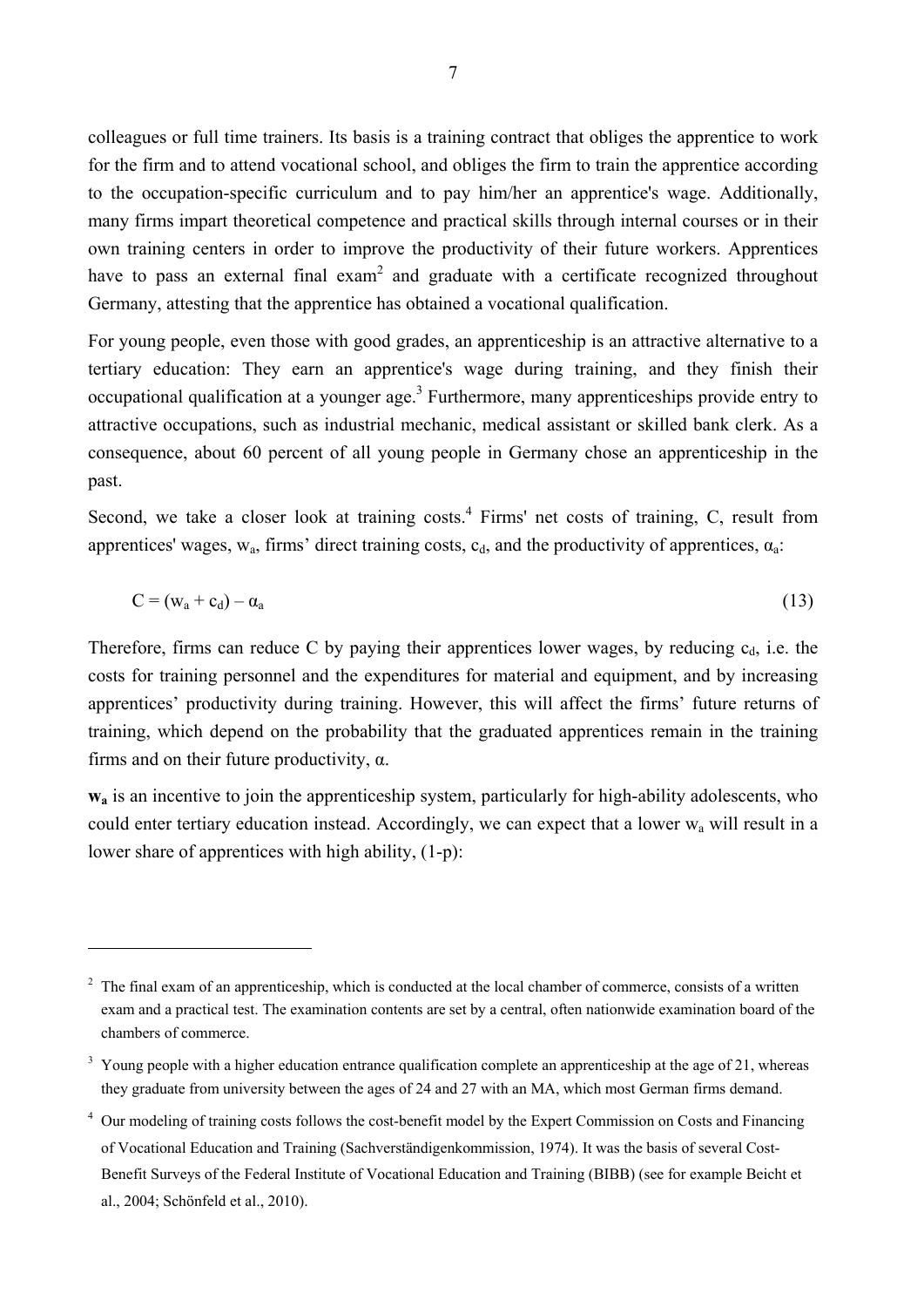$$
1 - p = 1 - p(w_a) \quad \text{with} \quad 1 - \frac{dp}{dw_a} > 1. \tag{14}
$$

 $c<sub>d</sub>$ , the costs for training personnel and infrastructure, are especially high if firms offer internal courses and/or have their own training centers where apprentices are trained off the job to gain additional skills. Accordingly, firms can reduce  $c_d$  by decreasing the hours of instruction and – linked to this – by reducing internal courses and cutting back or closing down their training centers. However, in most cases these measures will reduce training quality and hence result in a lower future productivity of graduates, α.

**αa**, the productivity of the apprentice, depends on the organization of their training. If apprentices spend more time being trained on the job and less time with off-the-job training (in training centers, internal or external courses or other forms of tuition),  $\alpha_a$  increases. In the literature, it is discussed controversially whether more training at the workplace (and hence a higher  $\alpha_a$ ) decreases the prospective productivity of skilled workers,  $\alpha$ . On the one hand, this might lead to a less general and broad vocational education, a factor that is central for the German apprenticeship training and the productivity of its graduates (Bahl et al., 2004; Severing 2003). On the other hand, this might result in a higher vocational identity and more special competencies and might even increase the graduates' productivity (Bremer and Hassler, 2004; Grollmann and Rauner, 2007). However, if on-the-job training is cheaper and does not reduce future productivity, firms would train apprentices exclusively at the workplace.

Before this background, we assume:

$$
\alpha = \alpha(c_d, \alpha_a)
$$
 with  $\frac{\partial \alpha}{\partial c_d} > 1$  and  $\frac{\partial \alpha}{\partial \alpha_a} < 1$ . (15)

Finally, we incorporate the different components of training costs and its effects on the returns of apprenticeship training in the equation for firms' training profits:

$$
\pi = (1 - p(w_a)) \cdot (w - v_0 + r_{wc}) \cdot (\alpha (c_d, \alpha_a) - w + r_{wc}) - (c_d + w_a - \alpha_a)
$$
\n(16)

A firm can improve its training profit by decreasing its training costs only if the changes of the different cost components are not overcompensated by its negative effects on training returns:

$$
\frac{\partial \pi}{\partial w_a} = -\frac{dp}{dw_a} \cdot (w - v_0 + r_{wc}) \cdot (\alpha - w + r_{wc}) - 1 \tag{17}
$$

Lower wages lead to much lower returns if thus many high-ability workers do not enter the apprenticeship system but choose a tertiary education instead. These high-ability workers would otherwise have obtained a high future productivity (compared to their wages).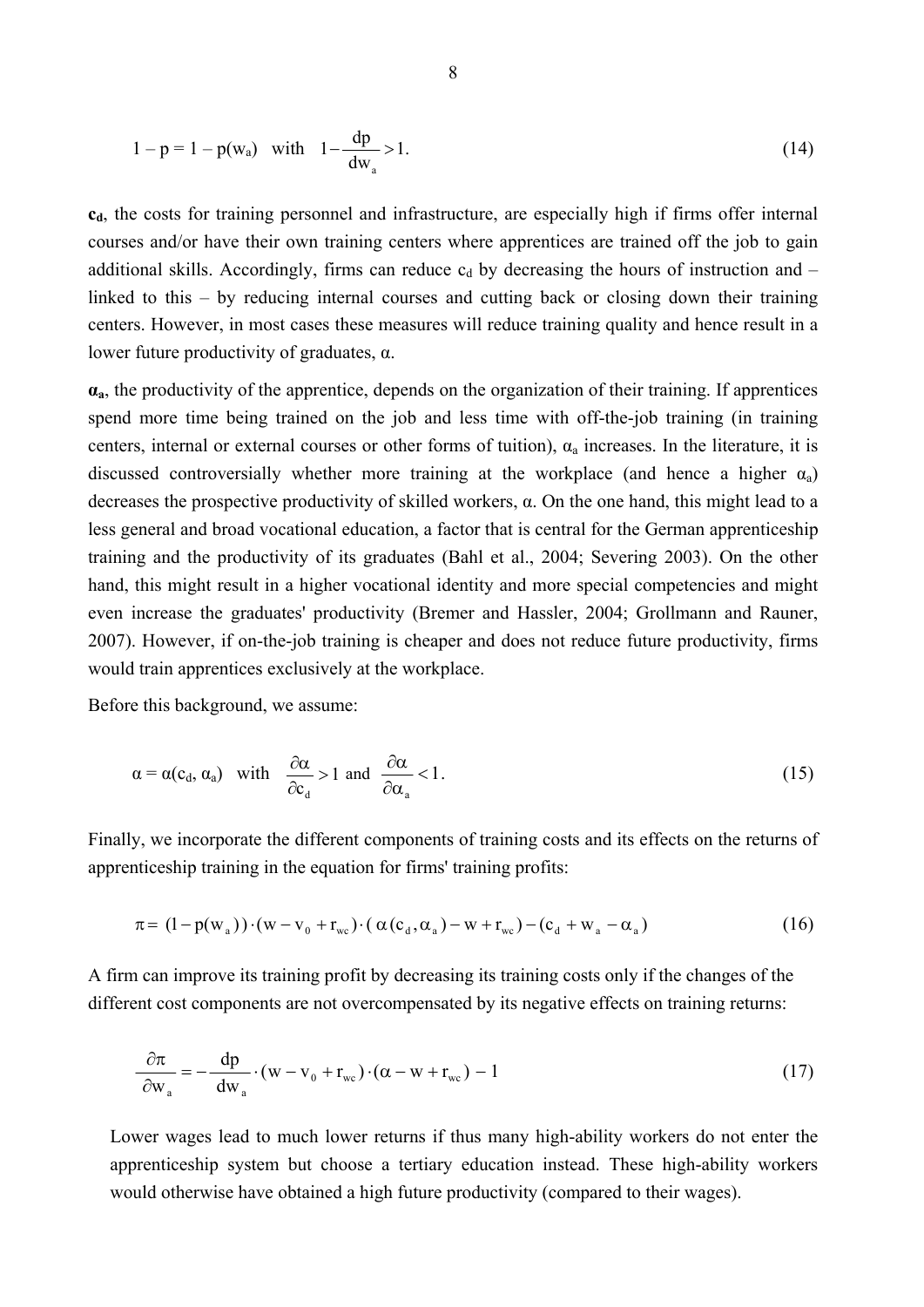$$
\frac{\partial \pi}{\partial c_d} = (1 - p) \cdot (w - v_0 + r_{wc}) \cdot \frac{d\alpha}{dc_d} - 1 \tag{18}
$$

Lower direct training costs – due to less instruction – particularly affect future returns if they considerably decrease the productivity of skilled workers, and if most apprentices stay in the firm after graduation.

$$
\frac{\partial \pi}{\partial \alpha_{a}} = (1 - p) \cdot (w - v_0 + r_{wc}) \cdot \frac{d\alpha}{d\alpha_{a}} + 1
$$
\n(19)

More training on the job only reduces firms' training profits if it has a high negative effect on the future productivity of the skilled workers and if most apprentices stay in the training firm.

#### **3. Empirical evidence**

As a last point, we provide empirical evidence that an expansion of Acemoglu and Pischke's model is necessary and useful to explain the development of the German apprenticeship system since the 1990s. First, we analyze how the system of collective wage bargaining has changed and how this has affected wage inequality and wage compression. Second, we take a closer look to find out which components of training costs have changed that may have influenced the training equilibrium. Third, we investigate whether there is already empirical evidence that the German training apprenticeship system is at risk.

#### *3.1 Decentralization of collective bargaining and wage inequality*

In the last two decades, Germany has seen a strong trend towards decentralization of wage bargaining. One major cause for this was a persistent process of disorganization: The membership in unions and employers' associations decreased (Schnabel and Wagner, 2006; Silvia and Schroeder, 2007) and led to a much lower percentage of employees being covered by collective agreements. Between 1996 and 2006, the coverage rate decreased from 69% to 57% in West Germany and from 56% to 41% in East Germany (Ellguth and Kohaut, 2007). This development is often called an external erosion of German collective agreements (Oechel, 2005). Furthermore, an internal erosion of German collective agreements took place: Nowadays, central contracts much more frequently include opening clauses that delegate bargaining competencies to the plant-level. As a result, employees' representatives often negotiate pacts for employment with their firms. They accept wages that are lower than the collectively agreed wages in return for job guarantees or the safeguarding of a production location (Bispinck and Schulten, 2003; Oechel, 2005; Seifert and Massa-Wirth, 2005; Brändle, Heinbach, and Meier, 2011).

This decentralization goes along with higher wage inequality, as a number of studies prove (Gernandt and Pfeiffer, 2006; Kohn, 2006; Dustmann et al., 2009; Card et al., 2012; Dustman et al., 2014). Though these studies are based on different data sets and use different subpopulations,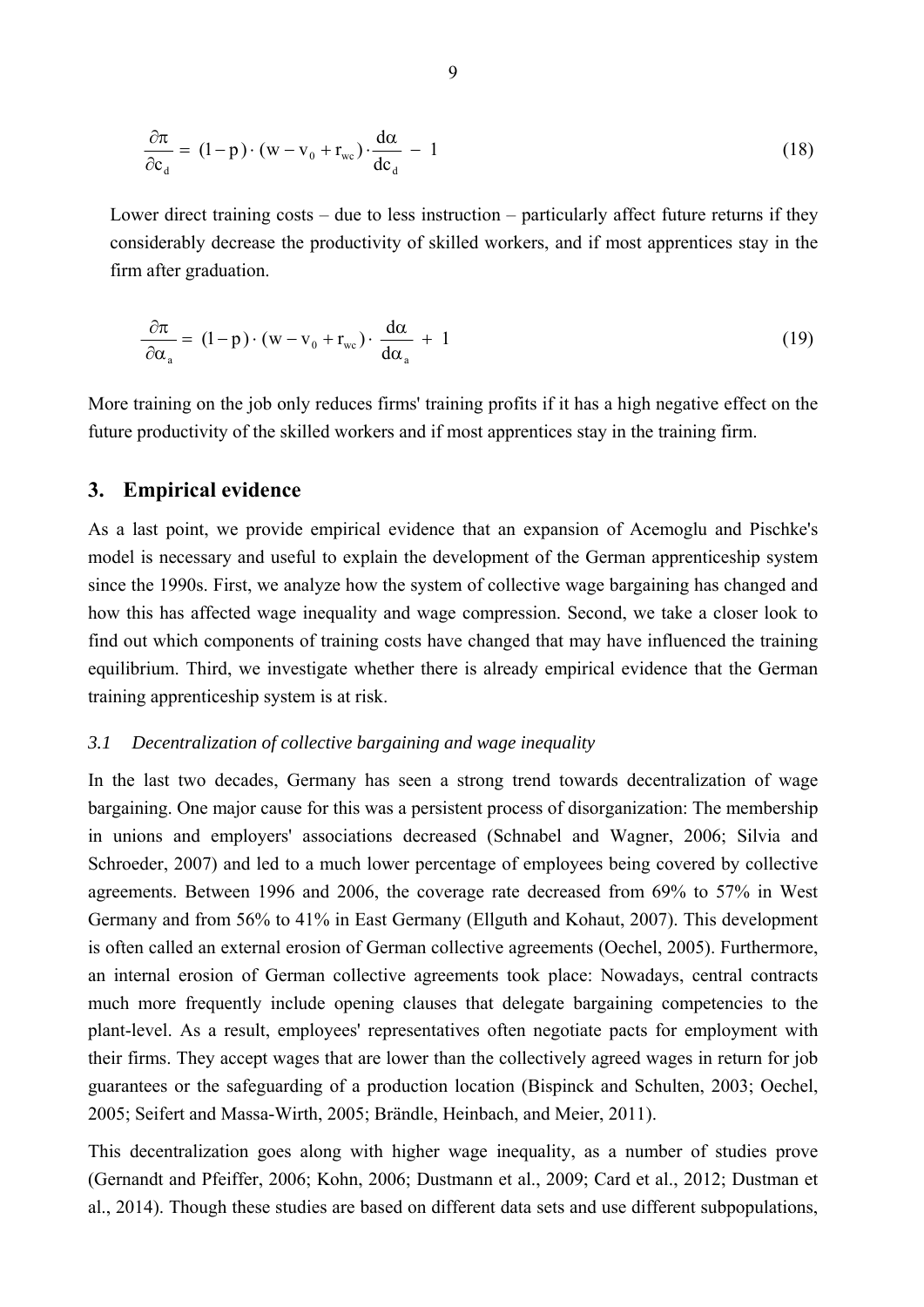time periods, and measures of wage inequality, they all reach the same conclusion: In Germany, wage dispersion has increased considerably since the beginning of the 1990s or the mid-1990s, respectively.

#### **Table 1: Wage Dispersion, 1992 and 2001 in Germany**

Table 1 presents the results of Kohn (2006). He measures wage dispersion by percentile differences for men and women in West and East Germany. From 1992 to 2001, wage inequality increased for all groups, as can be seen in the rise of the 80-20-percentile difference between 7 and 30 percentage points. For women, the wage dispersion rose especially at the bottom of the wage distribution, whereas for men it rose at the top.

Dustmann et al. (2009) come to similar results for the period from 1990 to 2004 (see the indexed wage growth of the 15th, 50th and 85th percentiles in their figure II, p. 851). In addition, they analyze the effect of declining unionization rates by using the decomposition method proposed by DiNardo et al. (1996). Their results indicate that the decline in union recognition in the 1990s had a profound impact on the wage structure, especially at the lower end of the distribution (Dustman et al., 2009, p. 862).

Card et al. (2012) observe an enormous rise of wage inequality between 1996 and 2009. In this period, the gap between the 20th and 80th percentile of wages expanded by approximately 20 log points. Simultaneously, the share of employees outside sectoral agreements rose sharply. Using models with additive fixed effects for workers and establishments, the authors find that the increased wage inequality results mainly from three factors: rising heterogeneity between workers, rising premiums at different establishments, and rising assortativeness between workers and establishments. Concerning the impact of collective bargaining, they conclude: Regulatory reforms and other changes may have made it easier for German employers to deviate from sectoral wage contracts that artificially raised wages – particularly for lower skilled workers – and compressed the wage structure (Card et al., 2012, p. 37).

Finally, Gerlach and Stefan (2006) did research on the effects of bargaining regimes on wage dispersion, with the result that wage inequality is significantly lower in firms with multiemployer agreements, bargained by trade unions and employers' associations, than in firms with individual contracts.

All these results show that more decentralized wage bargaining led to less wage compression and thus to (relatively) lower rents from skilled workers,  $r_{wc}$ . Therefore, a continuation of Acemoglu and Pischke's model is necessary to analyze how that affects the training equilibrium. Our equations 9 to 12 show that there are two reasons why falling rents from skilled workers ( $dr_{wc}$  < 0) lead to lower training profits,  $\pi$ : The wages of skilled workers increase and the retention rate of graduated apprentices,  $w_{cb} - v_{0cb}$ , decreases (as a lower rent reduces the wage in the training firm,  $w_{cb}$ , more than the wage of skilled workers on the external labor market,  $v_{0cb}$ ). Consequently,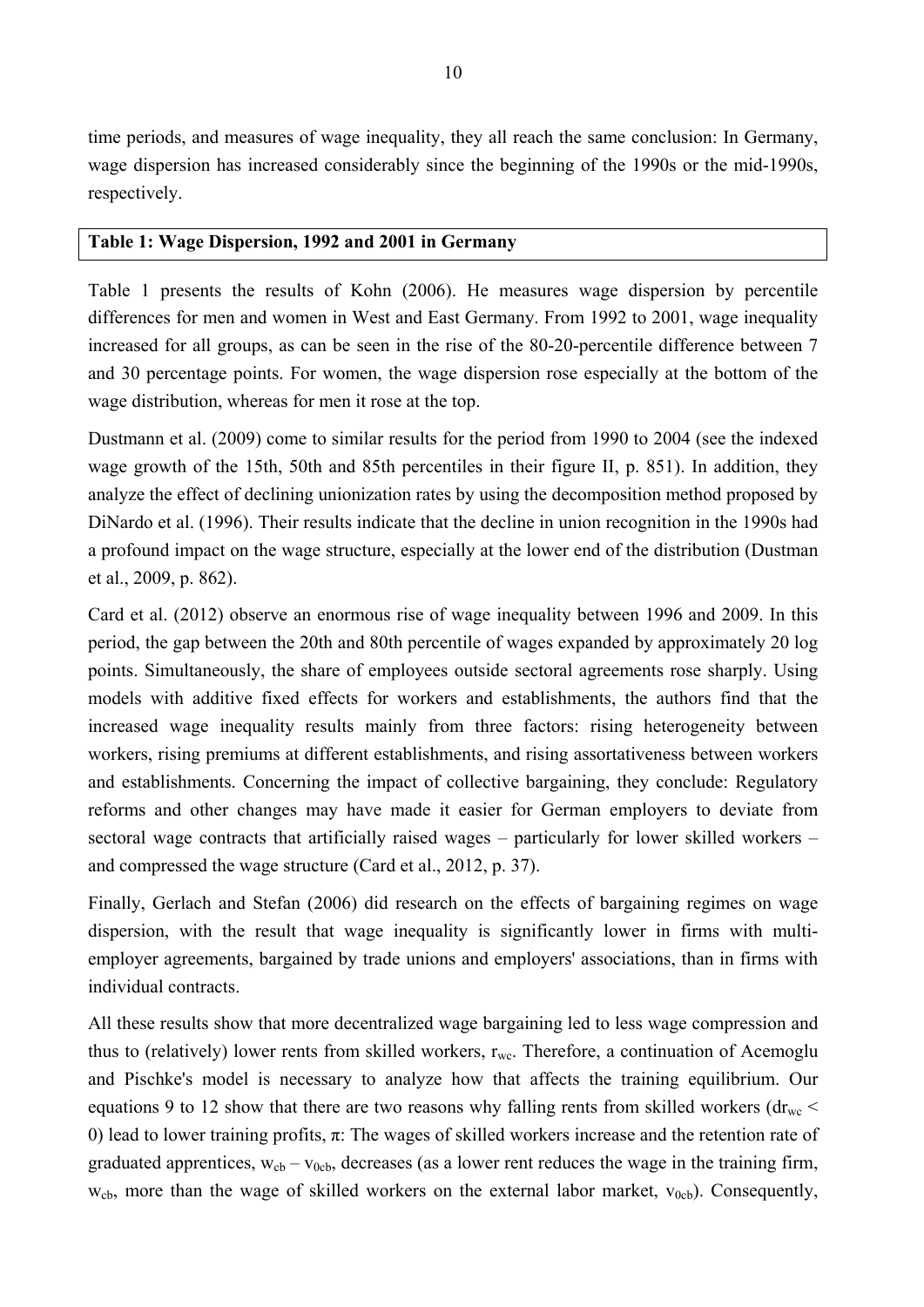lower rents from skilled workers force some firms to stop training or to reduce their training costs.

#### *3.2. Change of training costs and their components*

Therefore, it is not surprising that firms' net costs of training (per apprentice and year) slumped from  $66,000$  in 2000 to  $63,600$  in 2007 (table 2). However, this suggests the question as to which components of firms' net training costs changed and what effects this can be expected to have on the training equilibrium.

#### **Table 2: German Firms' Costs and Benefits of Training, 2000 and 2007**

Apprentice wages, wa, did not contribute to lower training costs. They increased even more than union wage rates (14 percent compared to 12 percent). The institutional background to this is that in most medium-size and large firms, apprentice wages, wa, are fixed in collective agreements (together with union wages); only smaller and some medium-size firms fix  $w_a$  in individual contracts. Furthermore, most adolescents with a higher education entrance qualification choose apprentice positions in larger firms or competitive medium-size firms, where apprentice wages rose even more. Thus there was only a small additional incentive for high-ability adolescents to choose an apprenticeship instead of a higher education, which might have led to a slightly higher share of high-ability apprentices, (1-p), and thus to higher returns from training. Together, the effects of higher costs and slightly higher returns from training could not compensate the lower returns due to decreasing rents from collective bargaining.

Firms' costs for training personnel and infrastructure,  $c<sub>d</sub>$ , led to a moderate increase in training costs. They went up by only 2.7 percent – far less than wages and prices in the same period. Therefore, the quality of apprenticeship training may have declined slightly and may have caused a small drop in future productivity of skilled workers. Thus the development of  $c<sub>d</sub>$ , too, could not prevent firms from training less in response to decreasing rents from skilled workers.

What was crucial for the slump of firms' net costs of training was a rise in apprentices' productivity,  $\alpha_a$ , by 48 percent (Schönfeld et al., 2010). The reason for this is that many firms fundamentally changed their training process: They train and educate their apprentices much less on internal courses, in firms' training centers or by other forms of tuition, and considerably more at the workplace. As a result, apprentices perform fewer unproductive activities and a lot more productive ones: Between 2000 and 2007, the share of apprentices' working time spent doing unproductive tasks decreased from 43 to 22 percent, whereas the amount of time spent doing skilled and unskilled productive tasks rose from 25 to 43 percent and from 29 to 35 percent, respectively (Beicht et al., 2004; Schönfeld et al., 2010).

However, this rise in apprentices' productivity,  $\alpha_a$ , could only compensate firms for a lower wage compression if it did not lead to a decrease (or only a slight decrease) in the prospective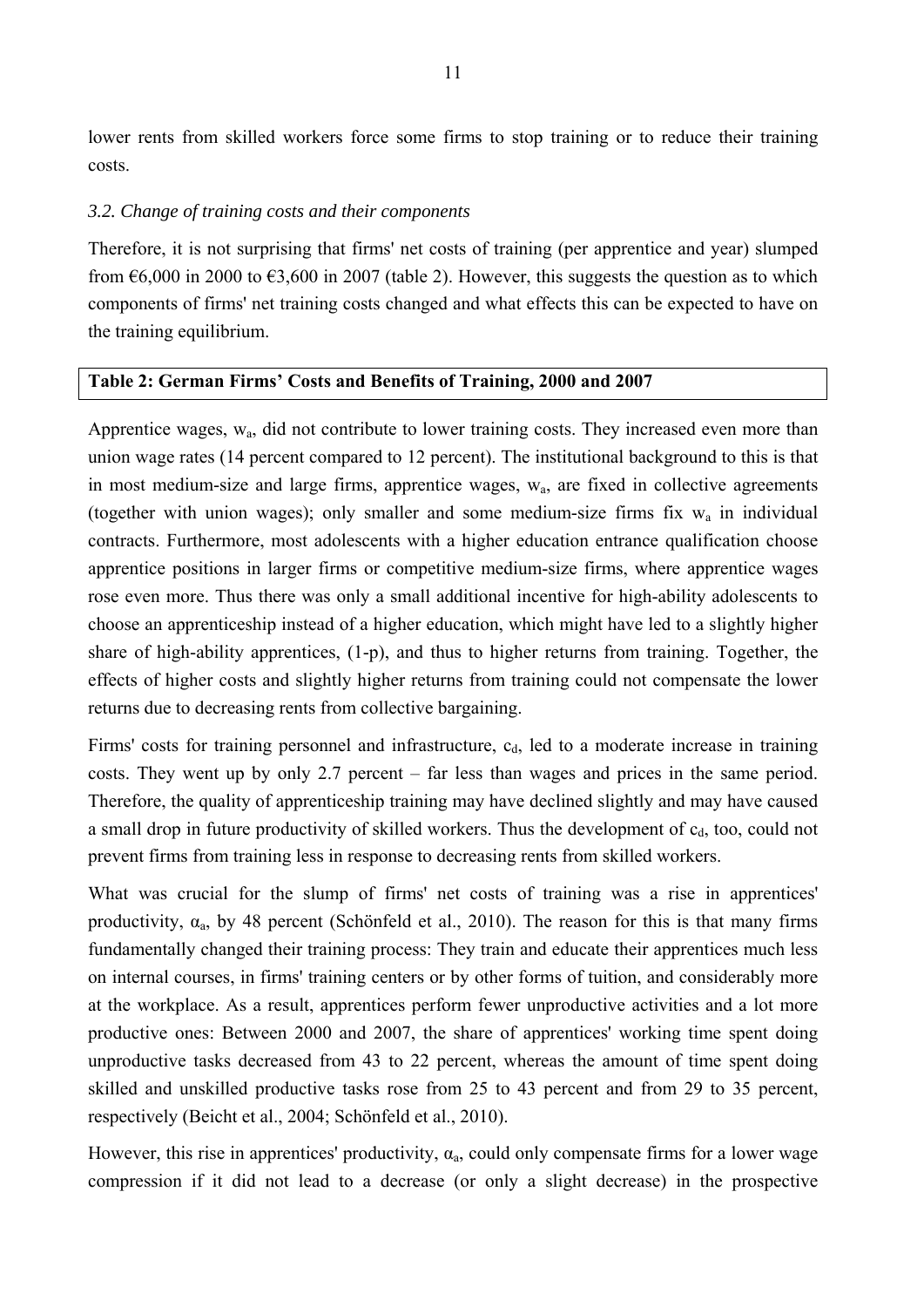productivity of skilled workers,  $\alpha$ ; even a doubling of  $\alpha_a$  can only have had a marginally negative effect on α.

Otherwise, lower wage compression would have led to a lower training equilibrium and less training positions.

#### *3.3. Effects on apprentice positions*

Such a decrease of apprentice positions would have caused problems in Germany in the 2000s, as the baby boomer generation reached an age when many of them left school and applied for apprenticeships (or other vocational education positions). Due to this, the demand for apprentice positions had increased by 2% between the years 2000 and 2007 (table 3).

#### **Table 3: Development of Apprenticeship Positions, 2000 and 2007 in Germany**

On the other hand, firms did not reduce their supply of training positions, so that the number of apprentices remained unchanged 1.78 million, and still more than 60 percent of an age cohort were able to and did do an apprenticeship.

#### *3.4. Decline of training quality?*

 $\overline{a}$ 

This unchanged number of apprentices suggests that the German system of vocational education and training is not at risk. However, this may only be the case in terms of quantity.<sup>5</sup> For example, Severing warns that a substantial increase in training at the workplace might change vocational education and training to a process of continual breaking in at the workplace (Severing, 2003, p. 4). If it is indeed the case that a doubling of apprentices' productivity does not have a negative impact on training quality and future productivity of skilled workers, we need to wonder why firms did not train far more at the workplace in the past.

To answer this question, we point to two developments that may have improved the conditions for on-the-job apprenticeship training.

*Changes of firms' production processes and skill requirements*. The change of work organization and production processes since the end of the 1990s was mainly characterized by a higher degree of specialization due to an increased demand for flexibility and a higher complexity of production processes. As a result, many medium-skilled workers have fewer tasks, and their tasks are more narrowly defined than in the past. These workers do skilled routine jobs (Autor et al., 2003) and thus need fewer skills. On the other hand, the restructured production processes call for more social and communicative competencies in order to work in teams and – in service occupations –

<sup>&</sup>lt;sup>5</sup> Jörn-Steffen Pischke, who provided interesting comments on a previous version of this paper, also raised the question of whether the German system of apprenticeship training might be at risk in terms of quality due to increased on-the-job training.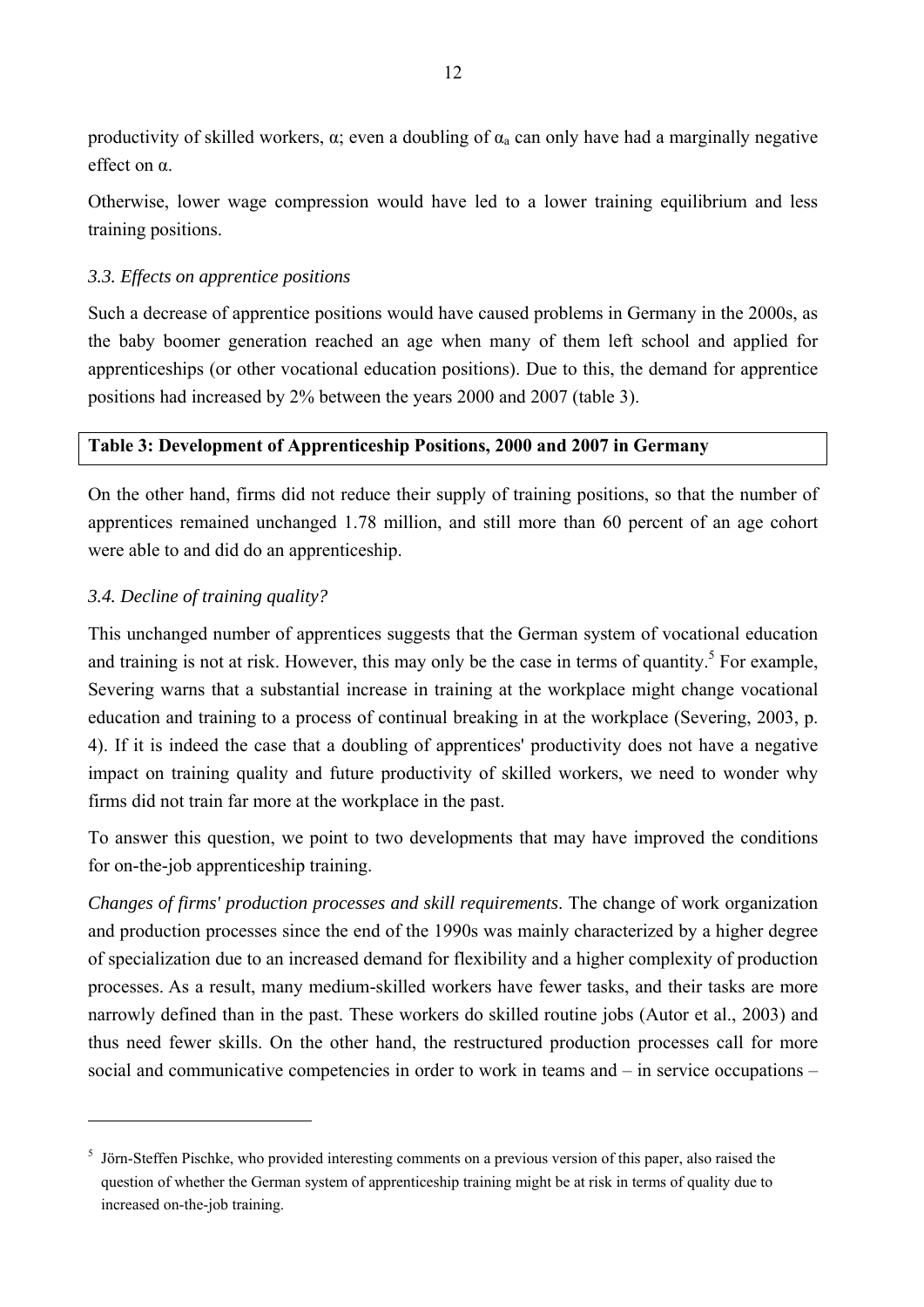deal with customers (Baethge et al., 2006; Lacher, 2006). (The empirical evidence for the restructuring of production processes and changed skill requirements consists of a large number of case studies of German firms, both in the manufacturing sector (electrical industry, automotive manufacture, machine and plant construction) and in the service sector (banks, insurance companies, IT- and multimedia companies) (Springer, 1999; Jürgens, 2006; Baethge et al., 2006).

These developments may have promoted more training at the workplace for several reasons: Skilled routine work requires fewer broad, general skills, which are often imparted in courses and training centers, and more social and communicative competencies, which can be improved at the workplace. Moreover, some routine jobs only demand few, narrowly defined skills and can thus be done by apprentices after relatively short instruction.

*Changes in the regulatory framework*. In the tripartite German training system, representatives of employers, workers and the public  $<sup>6</sup>$  cooperate closely in order to adapt the regulatory framework</sup> of the vocational training system to technological and organizational change and other developments.

For the changes in this framework, the turn toward the new concept of process-orientated training was crucial (Sauter, 1999; Koch and Meerten, 2003; Bahl et al., 2004). This concept is based on the idea that firms can impart skills and competencies relevant to the occupation-specific curriculum via concrete, hands-on tasks. These tasks are derived from the actual work and business processes of the training firm, and apprentices prepare the task, carry it out and reflect upon it afterwards. In this way, the technologies, products and services of the training firm become the standards for training, potentially at the expense of the breadth and comprehensiveness of the training.

Furthermore, firm-based exams were introduced, which not only made the training system more flexible and differentiated (Busemeyer, 2009; Busemeyer et al., 2012), but also allows for more firm-specific approaches and more training on the job.

All in all, the changes in work organization and production processes and the regulatory framework of apprenticeship training have improved the conditions for more training at the workplace. However, further research is necessary to determine how these developments have influenced training costs and training quality.

## **4. Conclusions**

 $\overline{a}$ 

Acemoglu and Pischke's seminal model is able to explain training in imperfect labor markets, and it was able to explain why the German system of apprentice training led to a low wage-low mobility-high training equilibrium in the 1990s: Imperfections of the German labor markets, such

<sup>&</sup>lt;sup>6</sup> Representatives of the public are especially school boards and the Federal Research Institute on Vocational Training.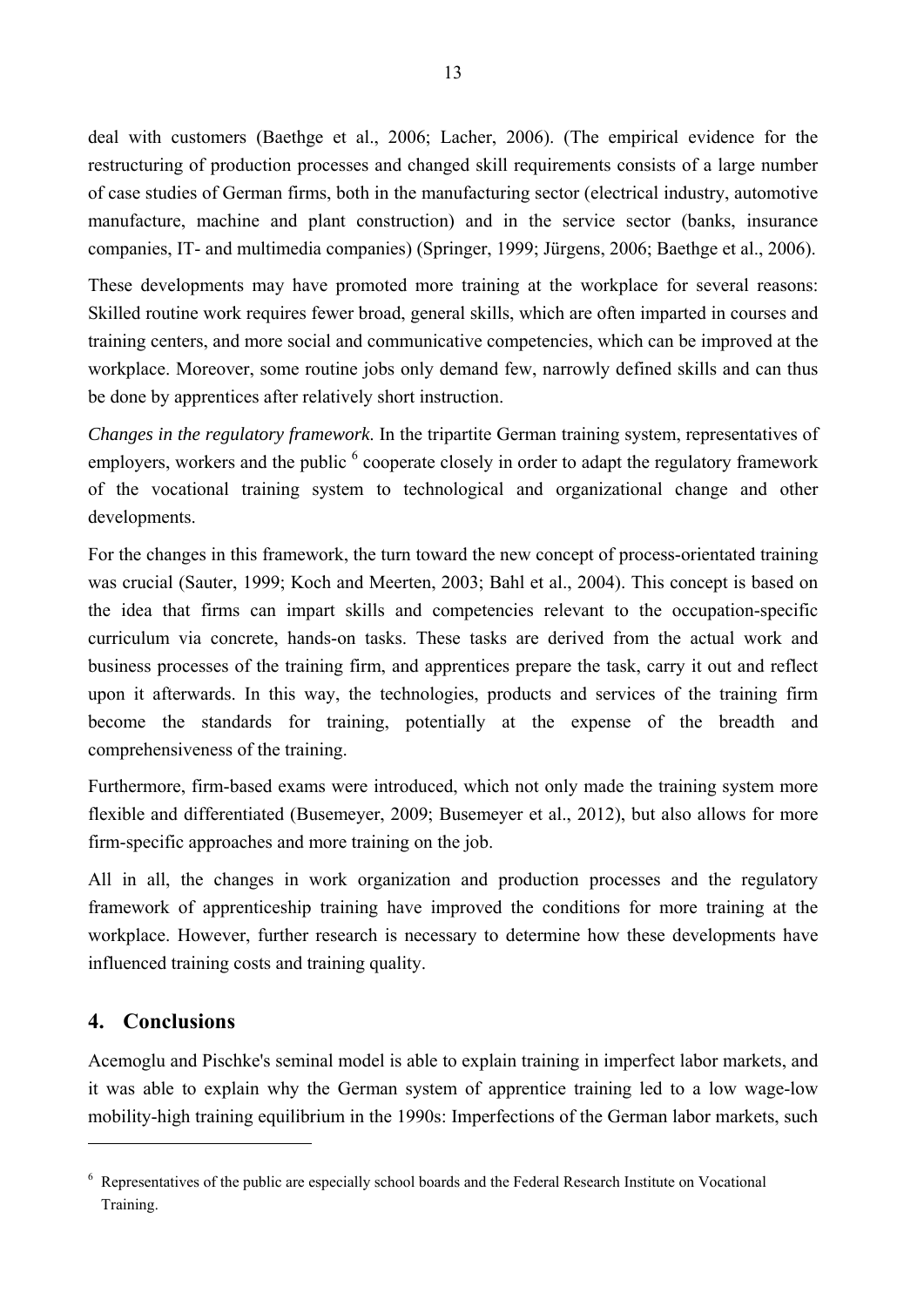as a medium centralized system of collective bargaining, resulted in a high wage compression during that time.

Since then, however, wage compression has decreased due to changes in the system of collective bargaining and the higher wage inequality connected with this. On the other side, firms' training costs have decreased enormously. Against this background, we contribute to the literature with a continuation of Acemoglu and Pischke's model:

- First, we incorporate wage compression due to collective bargaining. Thus our enhanced model allows for an analysis of the impact of more decentralized wage bargaining on the training equilibrium: Confronted with lower future returns of training, many firms' only option is to either stop apprenticeship training or reduce training costs.
- Second, we analyze how the different components of firms' training costs influence the training equilibrium.

On this basis, it is possible to draw conclusions as to how the training equilibrium is affected by lower direct training costs, lower apprentice wages, and a higher productivity of apprentices.

Furthermore, we present more detailed empirical evidence in order to demonstrate that such an enhancement of Acemoglu and Pischke's model is necessary and useful.

- The last two decades have seen a strong trend towards decentralization of wage bargaining, due to a persistent process of disorganization and more opening clauses in central contracts. As many surveys show, this resulted in higher wage inequality and lower rents from skilled workers.
- Firms' net costs of training slumped from €6,000 in 2000 to €3,600 in 2007. However, the different cost components developed very diversely. Direct training costs rose by 3 percent and apprentice wages by 14 percent – this alone would have led to higher training costs. What was crucial for lower net training costs, however, was that apprentices' productivity rose by nearly 50 percent because many firms fundamentally changed their apprenticeship training: They train much less on internal courses and in firms' training centers and considerably more at the workplace.
- Firms did not reduce their supply of training positions between 2000 and 2007, and the number of apprentices remained unchanged –1.78 million. Thus, still more than 60 percent of an age cohort were able to and did do an apprenticeship.

Finally, it is necessary to carry out further research based on our continuation of Acemoglu and Pischke's model.

– First, we presented empirical evidence that the increase of wage differentials may have caused a decrease in firms' training costs. This hypothesis has to be tested empirically.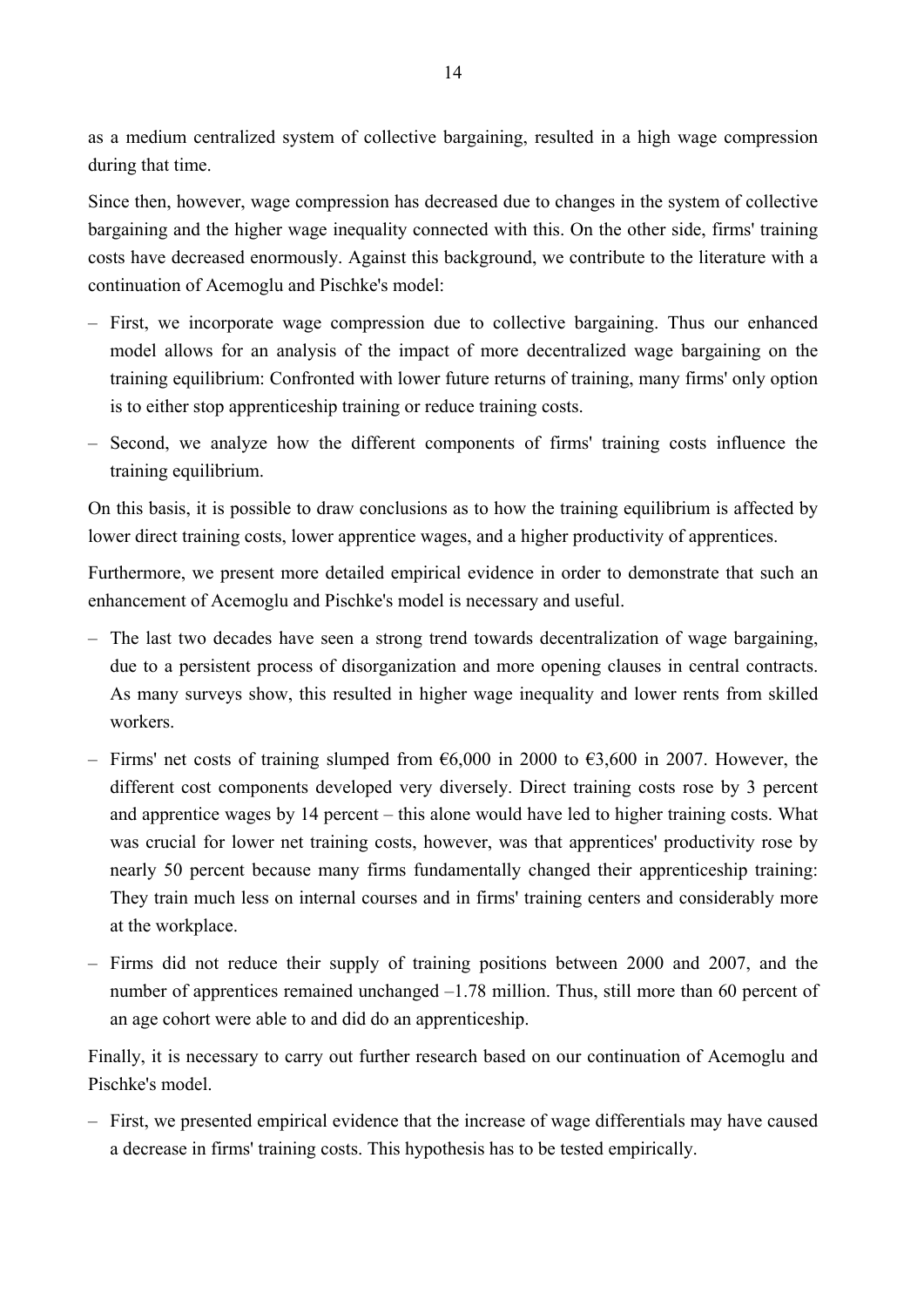– Second, further research is necessary to find out why firms suddenly train much more at the workplace and how this affects training quality. One reason could be that work organization and production processes have changed, which has led to alterations in skill requirements and training processes. Another reason could be that the regulatory framework of apprentice training changed, which has led to a more flexible training system that allows for more firmspecific approaches and more training at the workplace.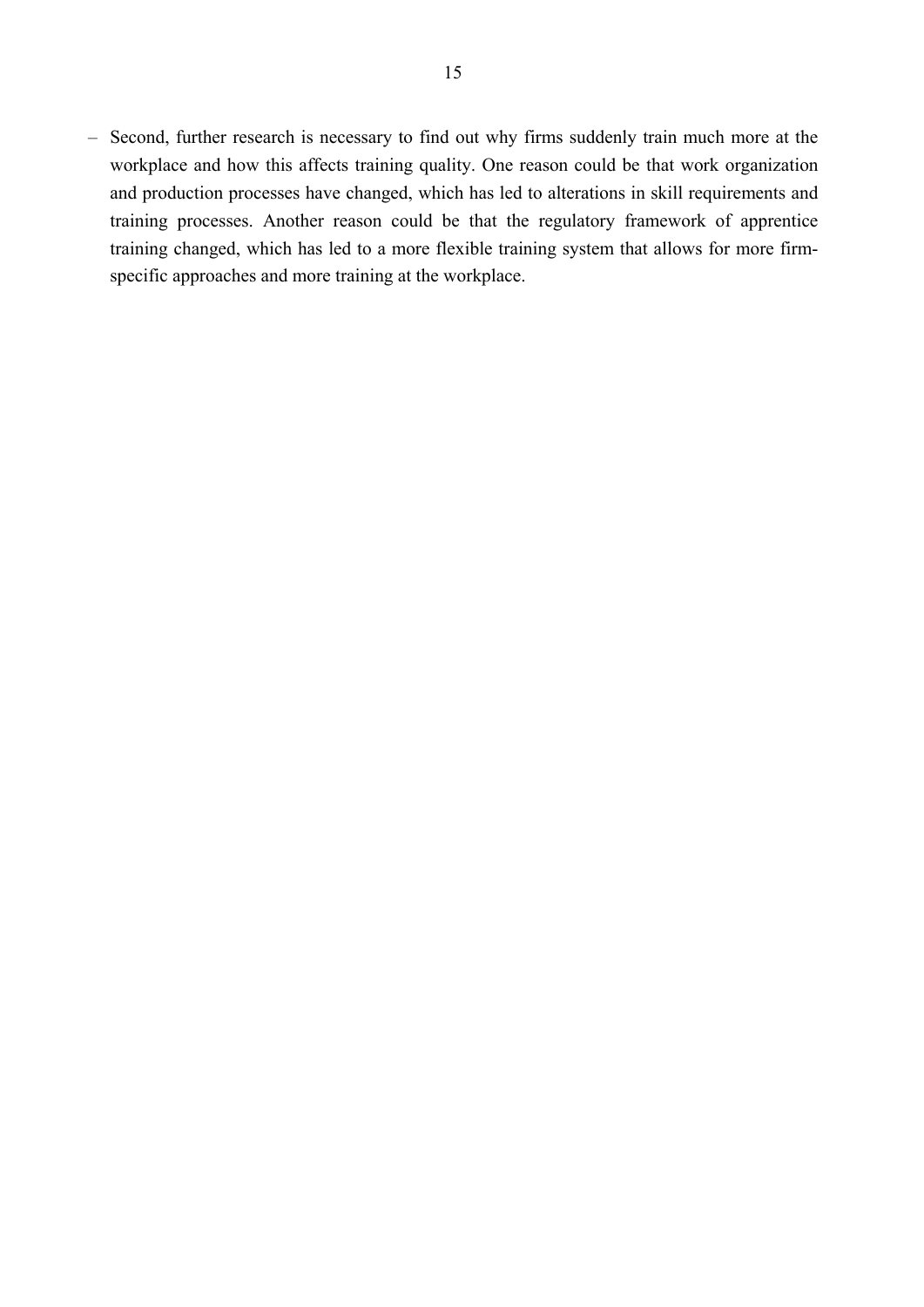#### **References**

- Acemoglu, D. and Pischke, J. S. (1998), Why do firms train? Theory and evidence. *Quarterly Journal of Economics*, 113 (1), pp. 79-119.
- Acemoglu, D. and Pischke, J. S. (1999), Beyond Becker: Training in imperfect labour markets. *Economic Journal*, 109 (453), pp. F112-F142.
- Bahl, A., Koch, J., Meerten, E., and Zinke, G. (2004), Was bedeutet prozessbezogen ausbilden? *Berufsbildung in Wissenschaften und Praxis*, 33 (5), pp. 10-14.
- Baethge, M. (2001), Qualifikationsentwicklung im Dienstleistungssektor. In: Baethge, M and Wilkens, I (Eds.), *Die große Hoffnung für das 21. Jahrhundert? Perspektiven und Strategien für die Entwicklung der Dienstleistungsbeschäftigung*. Opladen: Leske + Budrich, pp. 85-106.
- Baethge, M., Baethge-Kinsky, V., Holm, R., and Tullius, K. (Eds.) (2006), *Dynamische Zeiten langsamer Wandel: Betriebliche Kompetenzentwicklung von Fachkräften in zentralen Tätigkeitsfeldern der deutschen Wirtschaft*. Schlussbericht des Forschungsvorhabens: Kompetenzentwicklung in deutschen Unternehmen. Formen, Voraussetzungen und Veränderungsdynamik. Göttingen: SOFI.
- Becker G. S. (1964), *Human Capital: A Theoretical and Empirical Analysis, with Special Reference to Education*. 1st edition, Chicago: The University of Chicago Press.
- Beicht U., Walden G., and Herget H. (2004), *Kosten und Nutzen der betrieblichen Berufsausbildung in Deutschland*. Bielefeld: Bertelsmann-Verlag.
- Bispinck, R. (2007), Löhne, Tarifverhandlungen und Tarifsystem in Deutschland 1995-2005. *WSI Diskussionspapier* 50, Düsseldorf: WSI.
- Bispinck, R. and Schulten T. (2003), Verbetrieblichung der Tarifpolitik? Aktuelle Tendenzen und Einschätzungen aus Sicht von Betriebs- und Personalräten. *WSI-Mitteilungen*, 56 (3), pp. 157-166.
- Brändle, T., Heinbach, W. D., and Meier, M. F. (2011), Tarifliche Öffnung in Deuschland: Ausmaß, Determinanten, Auswirkungen. *Journal for Labour Market Research*, 44 (1-2), pp. 163-172.
- Bremer, R. and Hassler, B. (2004), Analyse der Entwicklung fachlicher Kompetenz und beruflicher Identität in der beruflichen Erstausbildung. *Zeitschrift für Pädagogik*, 50 (2), pp. 162-181.
- Bundesministerium für Bildung und Forschung (2009), *Berufsbildungsbericht*. Berlin: Deutscher Bundestag.
- Busemeyer, M. R. (2009), *Wandel trotz Reformstau: Die Politik der beruflichen Bildung seit 1970*. Frankfurt am Main, New York: Campus.
- Busemeyer, M. R., Neubäumer, R., Pfeifer, H., and Wenzelmann, F. (2012), The transformation of the German vocational training regime: Evidence from firms' training behavior. *Industrial Relations Journal*, 43 (6), pp. 572-591.
- Card, D., Heining J., and Kline, P. (2012), Workplace heterogeneity and the rise of German wage inequality. Discussion Paper UC Berkeley and NBER, 2012 (published 2013 in: *The Quarterly Journal of Economics*, 128 (3), pp. 967-1015).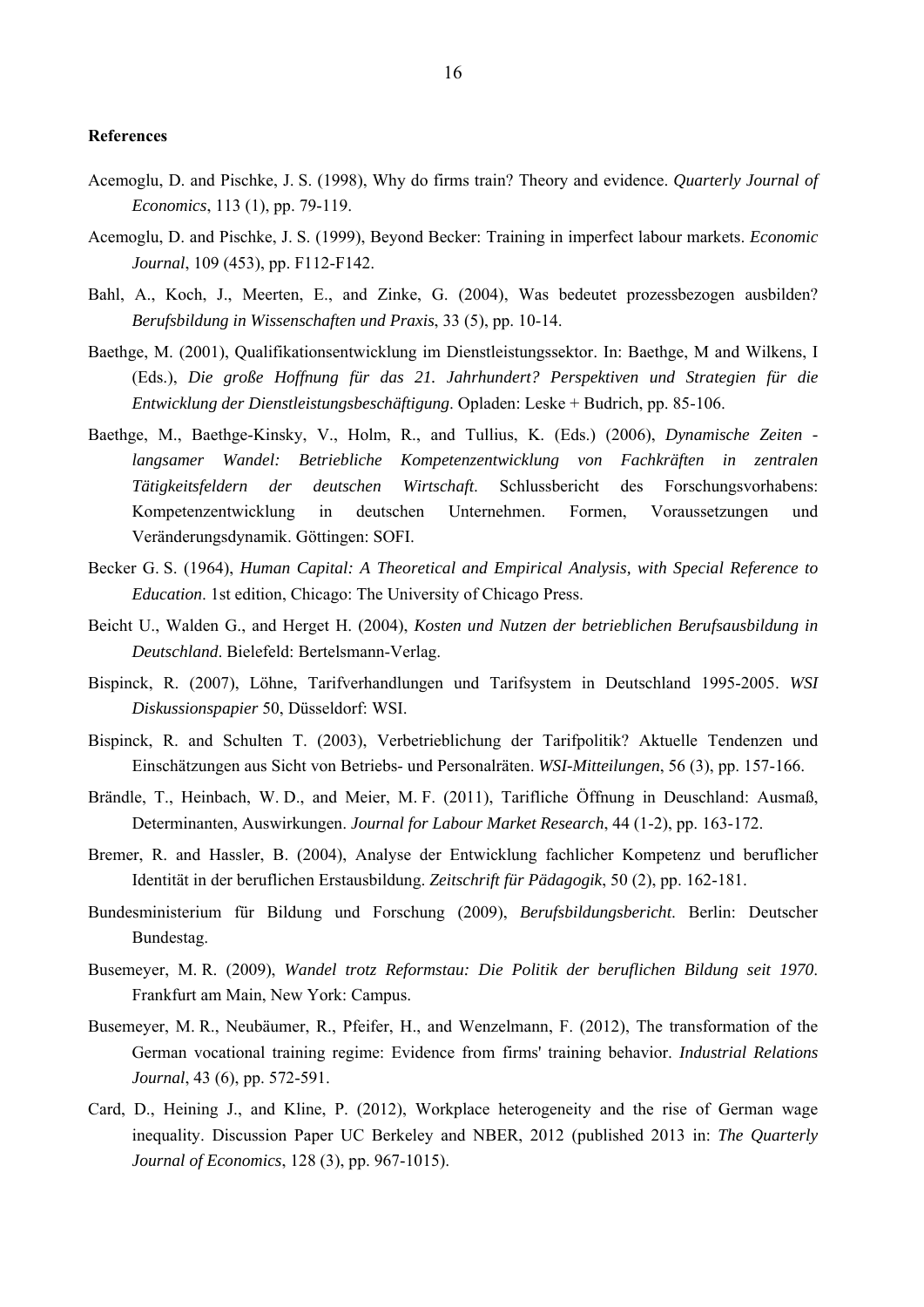- Calmfors, L. (1993), Centralisation of wage bargaining and macroeconomic performance: A survey. *OECD Economic Studies* 21, pp. 161-191.
- Calmfors, L. and Driffill, J. (1988), Bargaining structure, corporatism and macroeconomic performance. *Economic Policy*, 3 (6), pp. 13-61.
- DiNardo, J. E., Fortin, N., and Lemieux, T. (1996), Labor market institutions and the distribution of wages, 1973–1992: A semiparametric approach. *Econometrica*, 64 (5), pp. 1001-1044.
- Dustmann, C., Ludsteck, J., and Schönberg, U. (2009), Revisiting the German wage structure. *The Quarterly Journal of Economics*, 124 (2), pp. 843-881.
- Dustman, C., Fitzenberger, B., Schönberg, U., and Spitz-Oener, A. (2012), From sick man of Europe to economic superstar: Germany's resurgent economy. *Journal of Economic Perspectives*, 28 (1), pp. 167-188.
- Ellguth, P. and Kohaut, S. (2007), Tarifbindung und betriebliche Interessenvertretung: Aktuelle Ergebnisse aus dem IAB-Betriebspanel 2006. *WSI-Mitteilungen*, 60 (9), pp. 511-514.
- Franz, W. (1982), *Youth Unemployment in the Federal Republic of Germany: Theory, Empirical Results, and Policy Implications. An Economic Analysis*. Tübingen: Mohr.
- Franz, W. and Soskice, D. (1995), The German apprenticeship system. In: Buttler, F, Franz, W, Schettkat, R, and Soskice, D (Eds.), *Institutional Frameworks and Labour Market Performance*. London, New York: Routledge, pp. 208-234.
- Freeman, R. B. and Schettkat, R. (2001), Skill compression, wage differentials, and employment: Germany vs. the US. *Oxford Economic Papers*, 53 (3), pp. 582-603.
- Garloff, A. and Guertzgen, N. (2012), Collective wage contracts, opt-out clauses, and firm wage differentials. *Industrial Relations*, 51 (3), pp. 731-748.
- Gerlach, K. and Stefan, G. (2006), Bargaining regimes and wage dispersion. *Jahrbücher für Nationalökonomie und Statistik*, 226 (6), pp. 629-645.
- Gernandt, J. and Pfeiffer, F. (2006), Rising wage inequality in Germany. *ZEW Discussion Paper* 06-1, Mannheim: ZEW.
- Grollmann, P. and Rauner, F. (2007), Exploring innovative apprenticeship: Quality and costs. *Education + Training*, 49 (6), pp. 431-446.
- Jürgens, U. (2006), Weltweite Trends in der Arbeitsorganisation. In: Clement, U and Lacher, M (Eds.), *Produktionssysteme und Kompetenzerwerb: Zu den Veränderungen moderner Arbeitsorganisation und ihren Auswirkungen auf die berufliche Bildung*. Stuttgart: Franz Steiner Verlag, pp. 15-29.
- Katz, E. and Ziderman, A. (1990), Investment in general training: The role of information and labour mobility. *The Economic Journal*, 100 (403), pp. 1147-1158.
- Koch, J. and Meerten, E. (2003), Prozessorientierte Qualifizierung Paradigmawechsel in der beruflichen Bildung. *Berufsbildung in Wissenschaften und Praxis*, 32 (5), pp. 42-46.
- Kohn, K. (2006), Rising wage dispersion, after all! The German wage structure at the turn of the century. *IZA Discussion Paper* 2098, Bonn: IZA.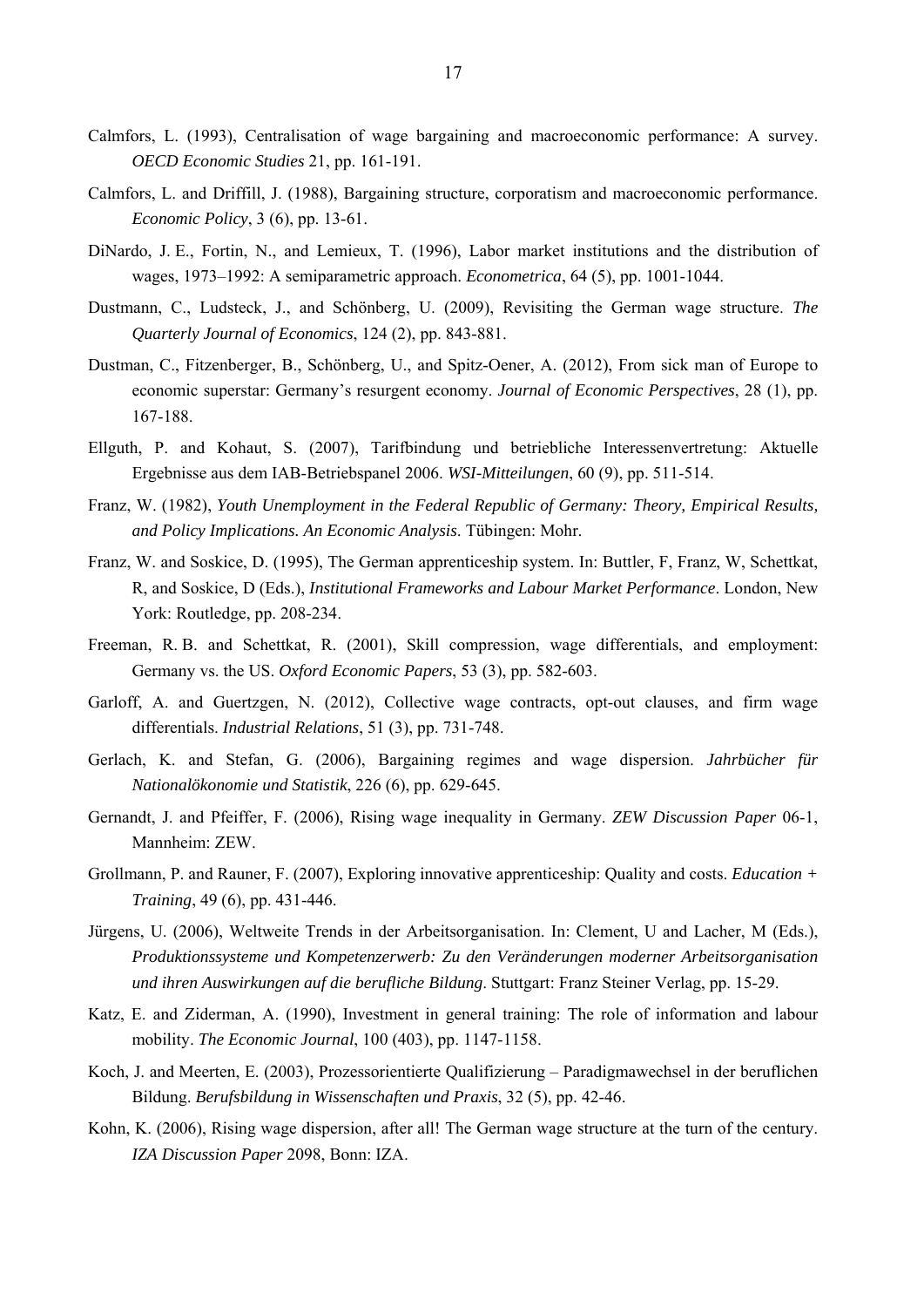- Lacher, M. (2006), Ganzheitliche Produktionssysteme, Kompetenzerwerb und berufliche Bildung. In: Clement, U and Lacher, M (Eds.), *Produktionssysteme und Kompetenzerwerb: zu den Veränderungen moderner Arbeitsorganisation und ihren Auswirkungen auf die berufliche Bildung*. Stuttgart: Franz Steiner Verlag, pp. 73-91.
- Leuven E. (2005), The economics of private sector training: a survey of the literature. *Journal of Economic Surveys*, 19 (1), pp. 91-111.
- Neubäumer, R. (1993), Betriebliche Ausbildung 'über Bedarf' Empirische Ergebnisse und ein humankapitaltheoretischer Ansatz. *Jahrbuch für Sozialwissenschaft*, 44 (1), pp. 104-131.
- Neubäumer R. (1999), *Der Ausbildungsstellenmarkt der Bundesrepublik Deutschland. Eine theoretische und empirische Analyse.* Berlin: Duncker & Humblot.
- Oechel, W. (2005), Decentralizing and wage bargaining in Germany A way to increased employment. *Labour*, 19 (1), pp. 91-121.
- Rowthorn, R. E. (1992), Centralisation, employment and wage dispersion. *The Economic Journal*, 102 (412), pp. 506-523.
- Ryan, P. (2001), The school-to-work-transition: a cross-national perspective. *Journal of Economic Literature*, 39 (1), pp. 34-92.
- Sachverständigenkommission Kosten und Finanzierung der beruflichen Bildung (1974), *Kosten und Finanzierung der außerschulischen beruflichen Bildung*. Bielefeld: Bertelsmann-Verlag.
- Sauter, E. (1999), Risiken und Chancen des Lernens im Arbeitsprozess. *Berufsbildung: europäische Zeitschrift*, 17 (1), pp. 15-25.
- Schettkat, R. (2003), Koordination von Lohnverhandlungen. *Mitteilungen aus der Arbeitsmarkt- und Berufsforschung*, 36 (4), pp. 634-648.
- Schnabel, C. and Wagner, J. (2006), The persistent decline in unionization in Western and Eastern Germany, 1980–2004: What can we learn from a decomposition analysis? *IZA Discussion Paper* 2388, Bonn: IZA.
- Schönfeld, G., Wenzelmann, F., Dionisius, R., Pfeifer, H., and Walden, G. (2010), *Kosten und Nutzen der dualen Ausbildung aus Sicht der Betriebe. Ergebnisse der vierten BIBB-Kosten-Nutzen-Erhebung*. Bielefeld: Bertelsmann-Verlag.
- Seifert, H. and Massa-Wirth, H. (2005), Pacts for employment and competitiveness in Germany. *Industrial Relations Journal*, 36 (3), pp. 217-240.
- Severing, E. (2003), Lernen im Arbeitsprozess: Eine pädagogische Herausforderung. *Grundlagen der Weiterbildung*, 14 (1), pp. 1-4.
- Silvia, S. J. and Schröder, W. (2007), Why are German employers' associations declining? Arguments and evidence. *Comparative Political Studies*, 40 (12), pp. 1433-1459.
- Springer, R. (1999), The end of new production concepts? Rationalization and labour policy in the German auto industry. *Economic and Industrial Democracy*, 20 (1), pp. 117-145.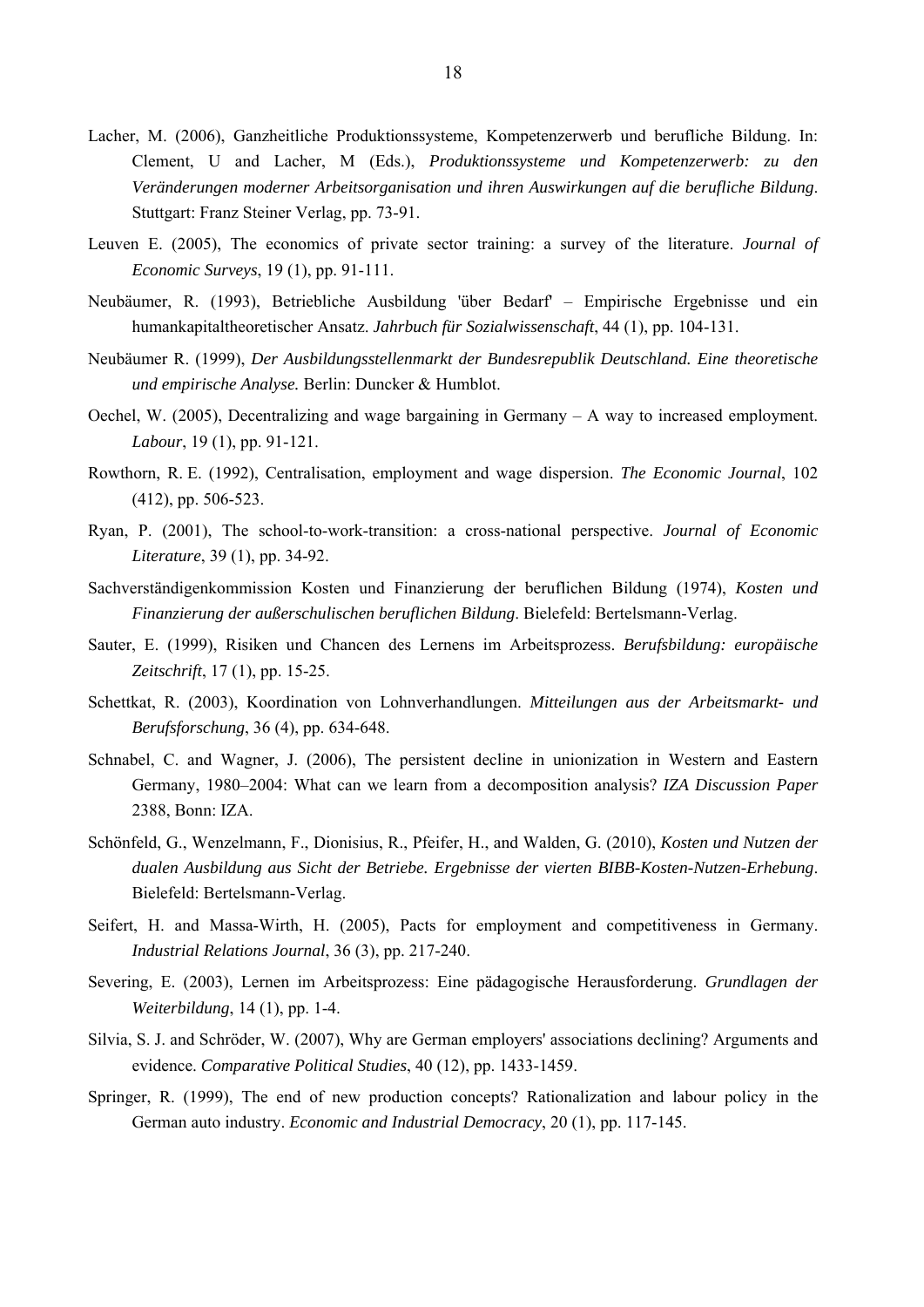**Graph 1: Profits from Training as a Function of the Rent through Wage Compression due to Collective Bargaining (Simulation)** 



**Note**: The profit from training  $(\pi)$  also depends on firms' training costs (C=0.2), the share of highability apprentices (1-p = 1-0.25), and three productivity levels of graduated apprentices ( $\alpha_1$ =2;  $\alpha_2 = 2.5$ ;  $\alpha_3 = 3$ ).

**Source**: Own simulation.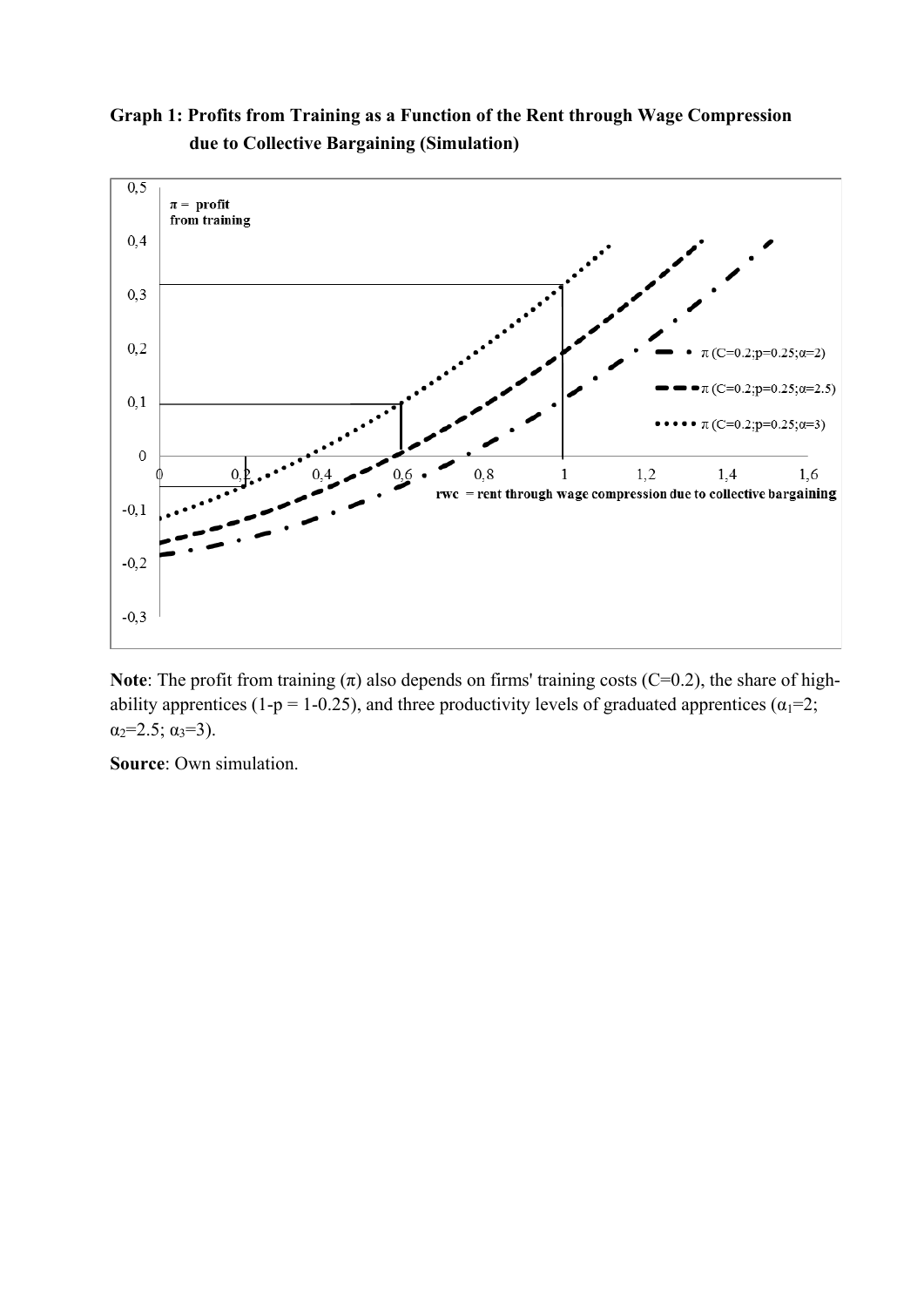| Percentile                                                                                                                                               |             |       | Change between |  |  |
|----------------------------------------------------------------------------------------------------------------------------------------------------------|-------------|-------|----------------|--|--|
| differences <sup>1</sup>                                                                                                                                 | 1992        | 2001  | 1992 and 2001  |  |  |
|                                                                                                                                                          | Men, West   |       |                |  |  |
| PD80-20                                                                                                                                                  | 0.538       | 0.628 | 0.090          |  |  |
| PD50-20                                                                                                                                                  | 0.226       | 0.259 | 0.033          |  |  |
| PD80-50                                                                                                                                                  | 0.312       | 0.369 | 0.057          |  |  |
|                                                                                                                                                          | Men, East   |       |                |  |  |
| PD80-20                                                                                                                                                  | $\ast$      | 0.639 |                |  |  |
| PD50-20                                                                                                                                                  | 0.220       | 0.277 | 0.057          |  |  |
| PD80-50                                                                                                                                                  | $\ast$      | 0.362 |                |  |  |
|                                                                                                                                                          | Women, West |       |                |  |  |
| PD80-20                                                                                                                                                  | 0.649       | 0.723 | 0.074          |  |  |
| PD50-20                                                                                                                                                  | 0.368       | 0.412 | 0.044          |  |  |
| PD80-50                                                                                                                                                  | 0.281       | 0.311 | 0.030          |  |  |
|                                                                                                                                                          | Women, East |       |                |  |  |
| PD80-20                                                                                                                                                  | 0.567       | 0.867 | 0.300          |  |  |
| PD50-20                                                                                                                                                  | 0.317       | 0.490 | 0.173          |  |  |
| PD80-50                                                                                                                                                  | 0.250       | 0.377 | 0.127          |  |  |
| <b>Notes:</b> <sup>1</sup> PD80-20 is the difference between the $80th$ percentile and the $20th$<br>percentile etc.<br>*indicates censored percentiles. |             |       |                |  |  |

## **Table 1: Wage Dispersion, 1992 and 2001 in Germany**

**Source**: IABS 1992-2001 (Kohn, 2006).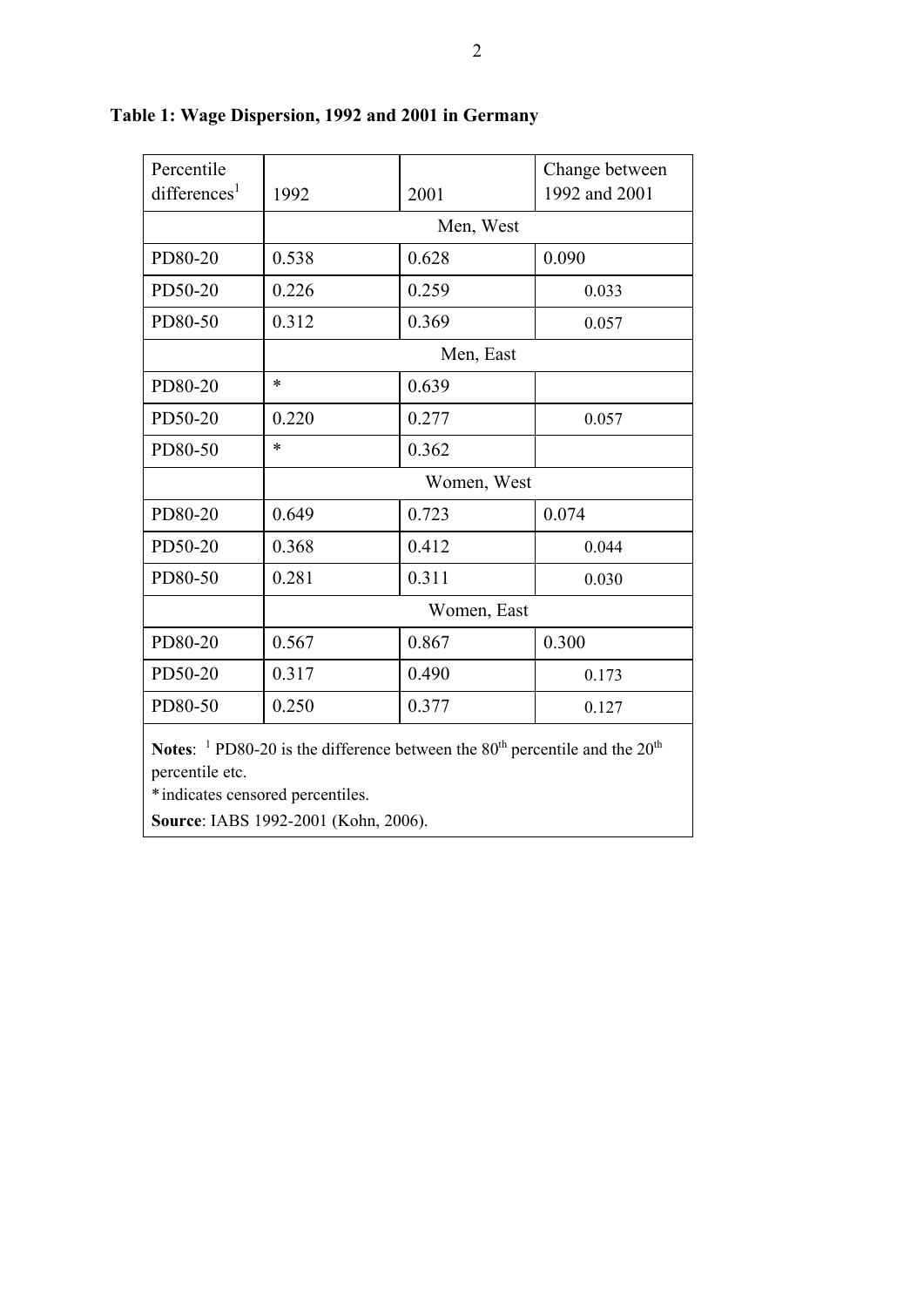|                                                              | 2000                               | 2007         | Growth rates<br>between 2000 and 2007 |
|--------------------------------------------------------------|------------------------------------|--------------|---------------------------------------|
|                                                              | $\epsilon^{\scriptscriptstyle{1}}$ | $\epsilon^1$ | percentage changes                    |
|                                                              |                                    |              |                                       |
| firms' gross costs of training $(C_g)$                       | 13,933                             | 15,288       | $+9.7$                                |
| of which                                                     |                                    |              |                                       |
| $-$ apprentice wages ( $w_a$ )                               | 8,321                              | 9,490        | $+14.1$                               |
| - direct training costs $(c_d)^2$                            | 3,880                              | 3,983        | $+2.7$                                |
| firms' benefits of training $(\alpha_a)^3$                   | 7,900                              | 11,692       | $+48.0$                               |
| firms' net costs of training<br>$(C = c_d + w_a - \alpha_a)$ | 6,033                              | 3,596        | $-40.4$                               |

## **Table 2: German Firms**' **Costs and Benefits of Apprenticeship Training, 2000 and 2007**

**Notes:** 1 On average per apprentice and year. 2 Costs of training personnel and firms' expenses for material, infrastructure, etc. 3 Productivity of apprentices.

**Source**: Cost-Benefit-Survey 2000 and 2007 of the Bundesinstitut für Berufsbildung (BIBB) (Federal Institute of Vocational Education and Training) (Beicht et al., 2004; Schönfeld et al., 2010).